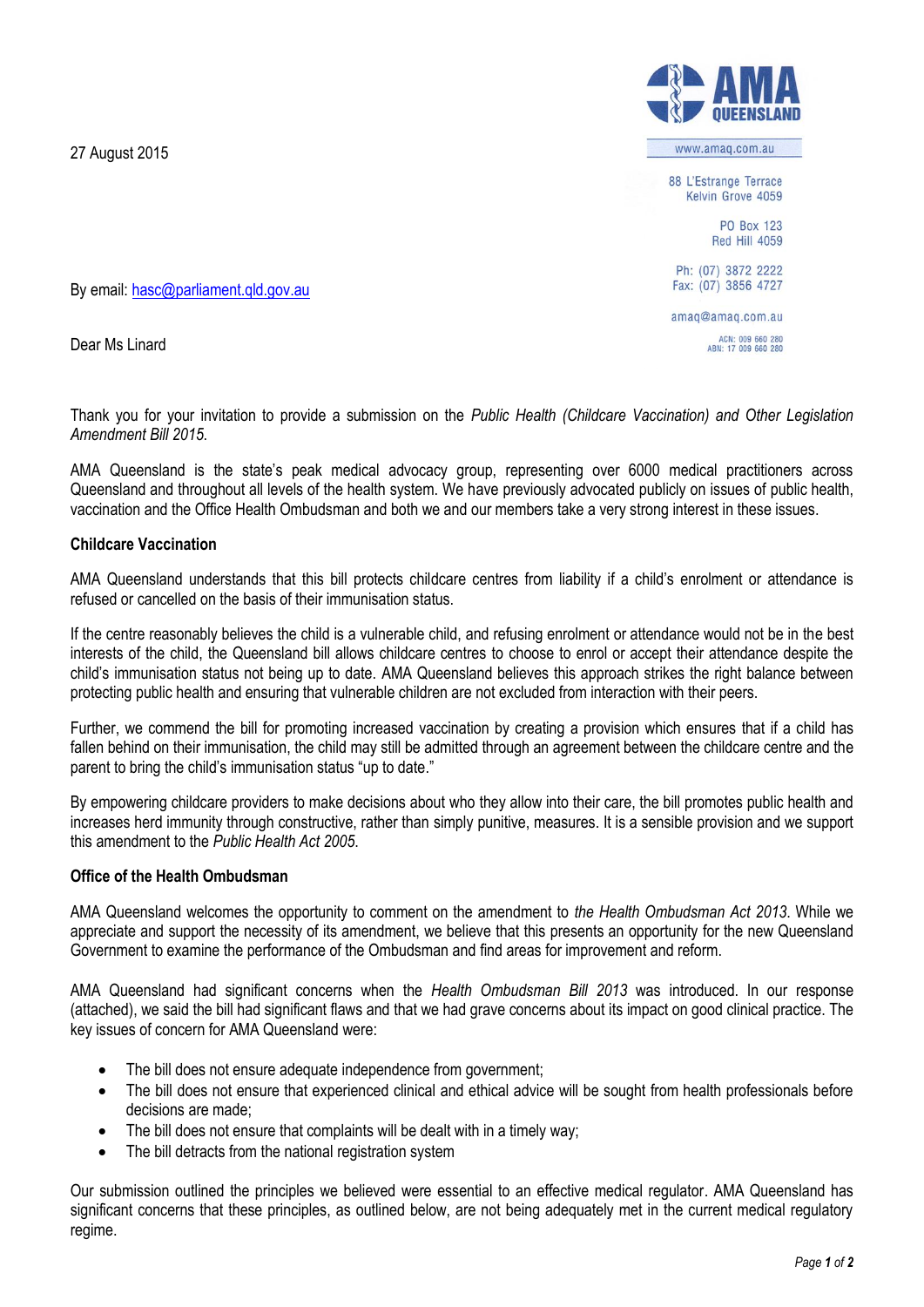**Principle 1: Protect the public and uphold professional standards:** AMA Queensland's primary concern was the protection of the public and the maintenance of high professional standards among the medical profession.

**Principle 2: Medical practitioner leadership in health regulation is essential:** The expertise and experience of senior medical practitioners is essential in order to appropriately assess the conduct and performance of medical practitioners using a robust evidence-base and benchmarking. Medical leadership must be supported by strong oversight, community involvement and transparent decision-making.

**Principle 3: A transparent and fair system:** AMA Queensland supported the introduction of a system that is fair and upholds the principles of natural justice for all stakeholders; shows a commitment to independence and impartiality, and is transparent and accountable to the community. A fair system must identify the source of the complaint, whether it is the individual practitioner or the system within which the practitioner operates. A fair system must not expose practitioners to obviously vexatious or spurious complaints. Vexatious complaints undermine the system, use up valuable resources and must be discouraged. Early assessment and triage should confirm the authenticity of the complaint without simply shifting this burden to the practitioner, and quickly identify inappropriate complaints.

**Principle 4: Complaints should be dealt with as quickly and as locally as possible:** Any health complaints system must ensure that investigations and decisions of complaints are finalised as quickly as possible. Any health complaints system must be adequately resourced in order to complete investigations and decisions in a thorough, impartial and timely manner. Local resolution of complaints, where appropriate, will assist by ensuring system issues are addressed in a timely manner. Any health practitioner regulating officer or body must be in a position to constructively address systematic issues.

**Principle 5: A national system:** AMA Queensland has consistently supported a national registration scheme to register practitioners nationally through the preservation of the role of the Medical Board of Australia. This has improved transparency for patients and flexibility for medical practitioners working across multiple jurisdictions.

We note that when the *Health Ombudsman Bill* was introduced into Parliament in 2013, the Australian Labor Party in Opposition opposed the introduction of the bill, supporting the comments AMA Queensland and other health stakeholders made in their submissions. AMA Queensland urges the Queensland Government to use this opportunity to conduct an extensive review of the Ombudsman, particularly in relation to how it has performed against the five principles outlined above. We believe that all options for systematic improvement and reform, including further amendments to the legislation introduced by the previous Queensland Government, should be considered. Additionally, resourcing and inter-jurisdictional considerations should be considered to ensure Queensland's Health Ombudsman is operating efficiently, fairly and in the best interests of **Queenslanders** 

#### **Conclusion**

AMA Queensland is supportive of both the amendments to the *Public Health Act 2005* and the *Health Ombudsman Act 2013*. However, we believe that the Government should consider how it can further improve the performance and operation of the Health Ombudsman, either through further amendments or increased resourcing. As always, AMA Queensland is willing to provide its members' knowledge and experience toward fulfilment of this endeavour.

If you require further information in regards to this matter, please do not hesitate to contact Mr Leif Bremermann, Senior Policy Advisor, AMA Queensland on 3872 2203.

Yours sincerely

Reach

Dr Chris Zappala **President Australian Medical Association Queensland** cc Minister for Health, Hon Cameron Dick MP

Relever

Jane Schmitt **Chief Executive Officer Australian Medical Association Queensland**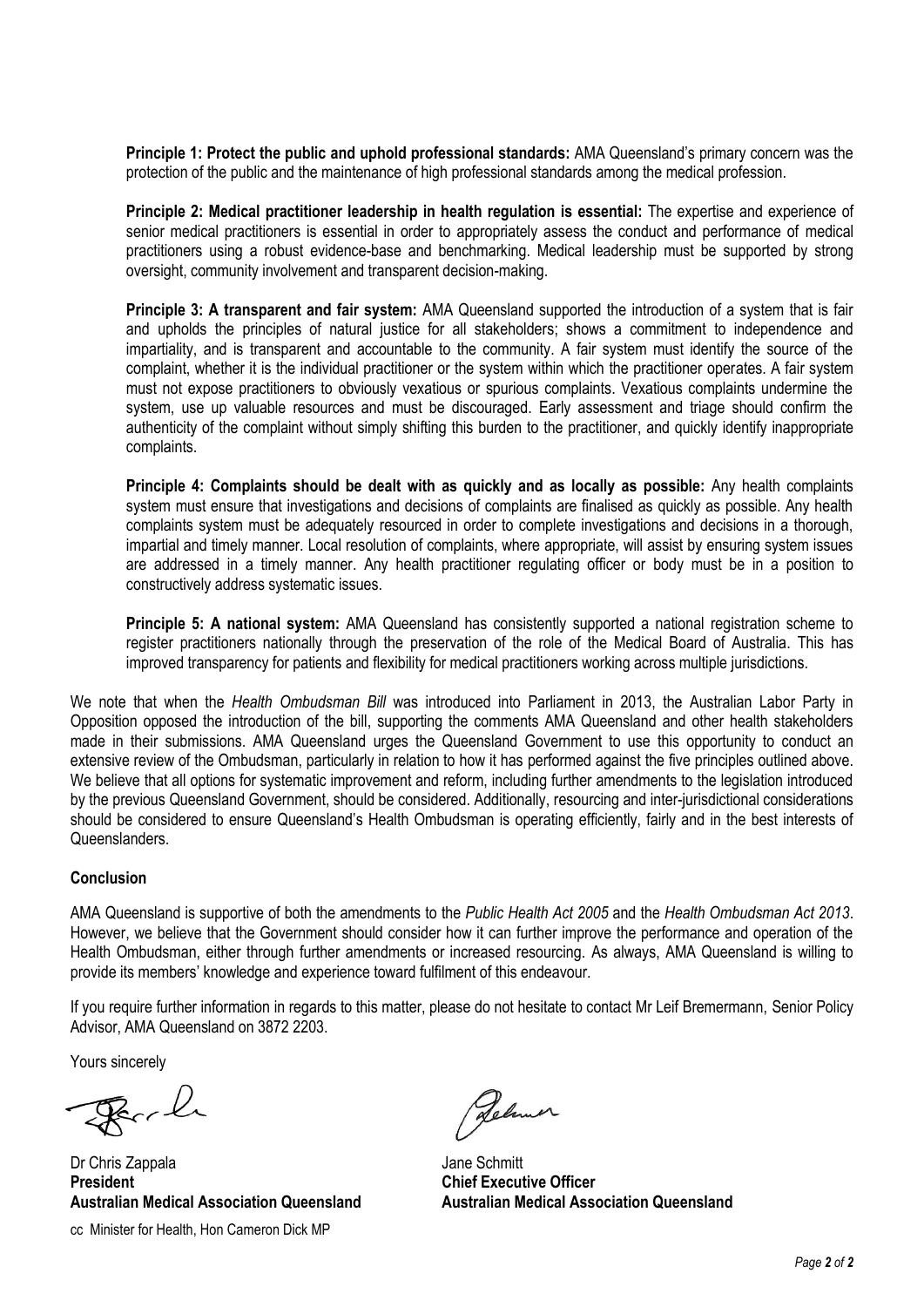

# **Response to** *Health Ombudsman Bill 2013*

This document provides general comments about the *Health Ombudsman Bill 2013* (the Bill). More detailed comments are provided in Appendix 1 (attached).

## **OVERVIEW**

AMA Queensland is the state's peak medical advocacy body, representing medical practitioners across Queensland and throughout the health system. AMA Queensland recognises the important contribution that an effective health complaints management system can have in improving the health system and ensuring that future patients can safely and reliably enjoy a positive health care experience. Our Association is committed to working with Government and the community to improve the safety and quality of our health system.

Our members' interests are to provide the best possible care to the public whilst participating in a fair, efficient and transparent complaints management system that is accountable to the community. Any complaints management system should ensure the required clinical and professional standards are maintained and are subject to ongoing improvements in medicine and health care.

To be effective in gaining public and clinician confidence in the Queensland health system, and restoring a culture of openness and transparency, the health complaints model needs to strike an appropriate balance between patient safety and the recognition of the inherent risks involved when a patient requires medical intervention or treatment. The independence, and perceived independence, of the Health Ombudsman carrying out his or her role will be paramount to achieving that confidence.

## **PRINCIPLES TO GUIDE HEALTH COMPLAINTS**

AMA Queensland advocates for the following principles in the structure and management of any health complaints system.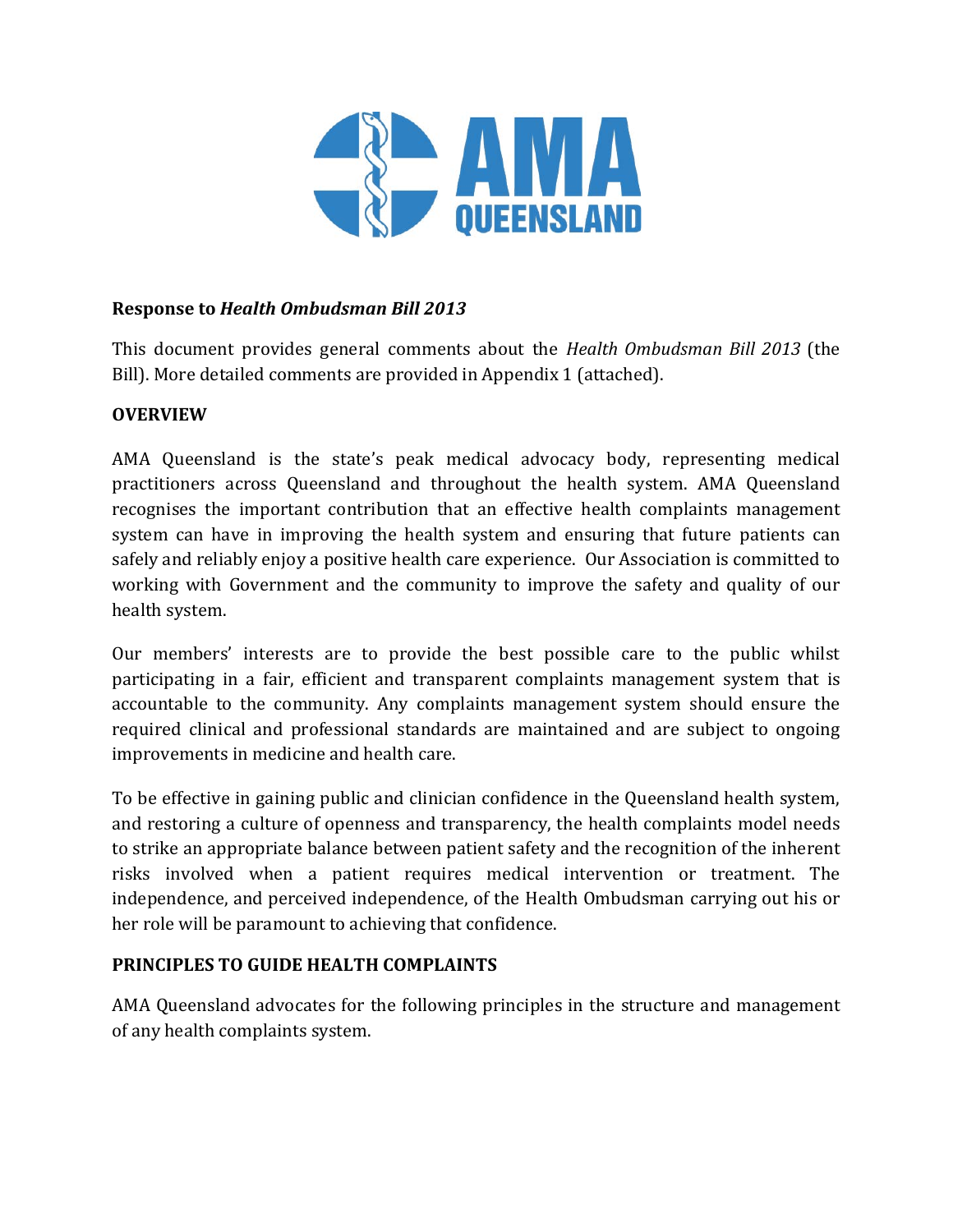## *Protect the public and uphold professional standards*

AMA Queensland's primary concern is the protection of the public and the maintenance of high professional standards among the medical profession.

Medical practitioners hold a unique position in society. They provide expert advice and care to Queenslanders, often at vulnerable times in a person's life. They carry a heavy responsibility to discharge their duties ethically with the requisite clinical skill. Any regulatory framework must recognise the inherently risky nature of the work of the profession and the uncertain environment in which medical practitioners operate when assessing whether practitioners have discharged their duties appropriately.

### *Medical-practitioner leadership in health regulation is essential*

AMA Queensland strongly supports medical-practitioner leadership in health care regulation. This leadership supports the legislative intention for clinician engagement in all levels of the health system.

The expertise and experience of senior medical practitioners is essential in order to appropriately assess the conduct and performance of medical practitioners using a solid evidence-base and benchmarking. In addition, medical leadership must be supported by strong oversight, community involvement and transparent decision-making.

## *A transparent and fair system*

AMA Queensland supports a system which: is fair and upholds the principles of natural justice for all stakeholders; shows a commitment to independence and impartiality; and, is transparent and accountable to the community.

A fair and transparent system must cater for, and provide extra support for, vulnerable patient groups who may find it difficult to make complaints: including young people; Aborigines and Torres Strait Islanders; those with mental illness; those experiencing homelessness; those who live in rural areas who may have more limited access to alternative care.

A fair system must identify the source of the complaint, whether it is the individual practitioner or the system within which the practitioner operates. The complaints process often uncovers information relating to systemic flaws during the investigation and review process. That information must be identified in the complaints process, reported, and referred to the relevant body or bodies for immediate action.

A fair system must not expose practitioners to obviously vexatious or spurious complaints. Vexatious complaints undermine the system, use up valuable resources and must be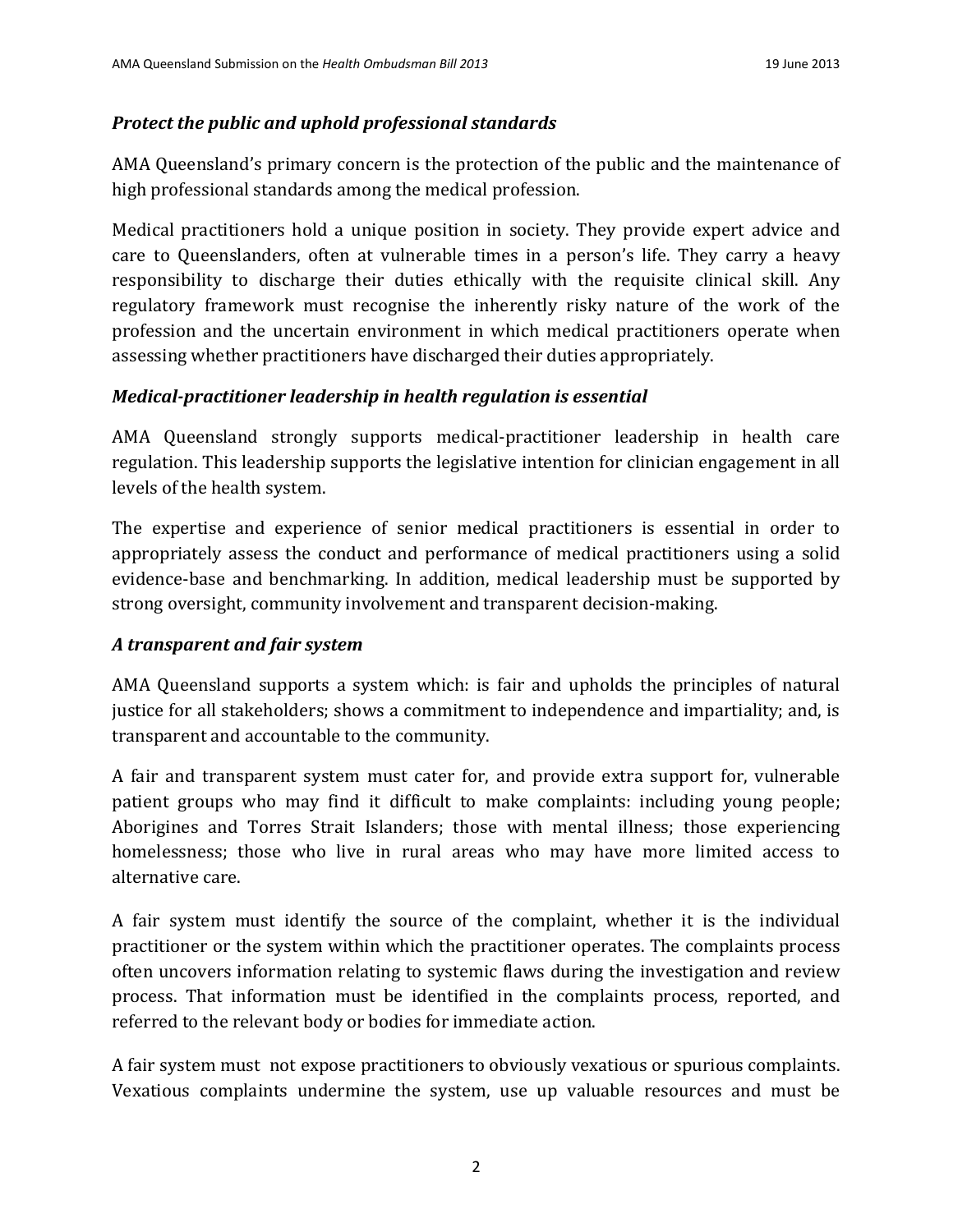discouraged. Early assessment and triage should confirm the authenticity of the complaint, and identify apparent vexatious or inappropriate complaints.

## *Complaints should be dealt with as quickly and as locally as possible*

Mr Chesterman identified delay as a result of under-resourcing as one of the key problems with the current system (p41). Any health complaints system must ensure that investigations and decisions of complaints are finalised as quickly as possible. These measures will benefit both complainants and practitioners.

Any health complaints system must be adequately resourced in order to complete investigations and decisions in a thorough, fair and timely manner. Local resolution of complaints, where appropriate, will assist by ensuring system issues are addressed in a timely manner.

## *A National System*

AMA Queensland supports a national registration scheme. AHPRA has undertaken the huge task of registering practitioners nationally. This has improved transparency for patients and flexibility for medical practitioners working across multiple jurisdictions.

## **USING LEARNING TO IMPROVE PERFORMANCE**

When implemented, the new *Health Ombudsman Bill 2013* will be the fourth approach to managing health complaints in Queensland in the past seven years.

Prior to the establishment of the Health Quality and Complaints Commission, the Health Rights Commission ('HRC') was the *independent* body responsible for overseeing complaints about health services and promoting quality improvement in health systems.

In practice, however, evidence provided (and later accepted by the Commissioner) to the Davies Inquiry, challenges this assertion and provides a clear insight into issues relating to the fragility of independence from government, that remain equally relevant today.

*"I think this [the events surrounding Dr Patel] happened because there has been a gradual shift within the health care system from the primary goal of providing quality medical services to primarily be fiscally responsible….the system gradually became structured more as a fiscal organisation or corporation and not a healthcare system… The service delivery issue became linked to unrealistic budget allocations and service delivery was made to fit fiscal boundaries, not the need that existed. Budgets became heavily linked to*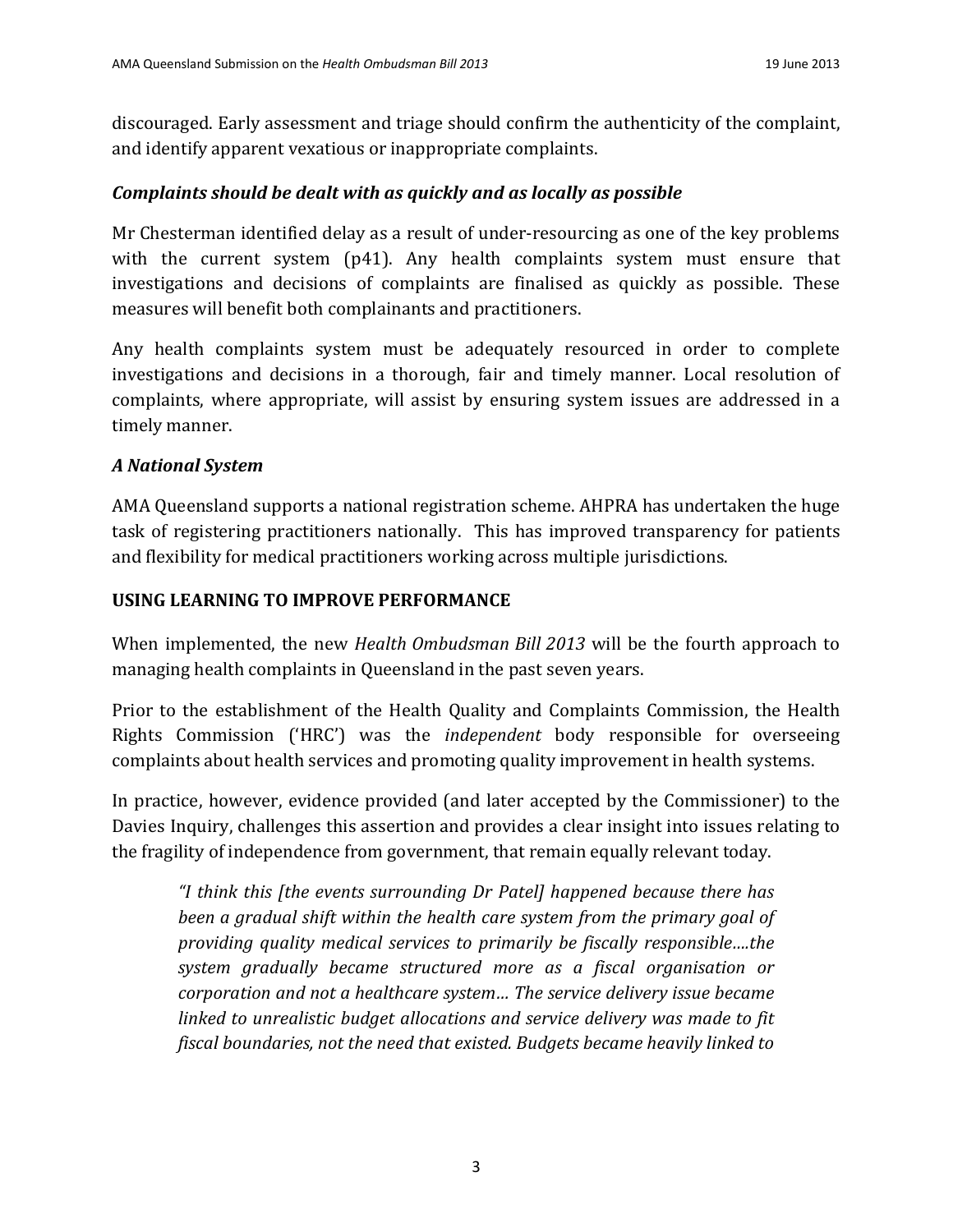# *activity and activity indicators, without fundamentally ensuring there was no erosion of quality."[1](#page-5-0)*

According to the record of the Davies Inquiry, Dr Thiele then spoke about the politicisation of the health system, as he perceived it. He testified that he had observed a very strong culture within the public healthcare system of '*pleasing the boss'*. He said that, particularly amongst administrators, as opposed to clinicians, he found that staff were reluctant to 'discuss real problems' and, instead, tended to downplay them.[2](#page-5-1)

Any health practitioner regulating officer or body must be in a position to fearlessly address systemic issues including, but extending beyond, complaints about individual practitioners.

The Davies Inquiry was critical of the poor culture existing in health services; variously describing it as:-

- A culture of concealment;
- economic rationalism rather than patient care and safety;
- An unhealthy culture for staff to complain and report incidents; and,
- A culture of bullying.

These findings suggest that without a 'root and branch' change in the culture of health services, that structural changes will have little impact on improving the quality of healthcare.

The globally-recognised 'Building a safer health care system' report of the Institute of Medicine stated:

'The biggest challenge to moving toward a safer health system is changing the culture from one of blaming individuals for errors to one in which errors are treated not as personal failures, but as opportunities to improve the system and prevent harm.'[3](#page-5-2)

The Forster Review $\rm 4$  $\rm 4$  described Queensland's health complaints system as characterised by:

- Inconsistent approaches and lack of coordination;
- Difficulties in gaining local resolution;
- Fear of service closures in rural communities inhibiting people from making complaints

<span id="page-5-1"></span>

<span id="page-5-3"></span><span id="page-5-2"></span>

<span id="page-5-0"></span><sup>&</sup>lt;sup>1</sup> Evidence provided by Dr Thiele; Queensland Public Hospitals Commission of Inquiry, 2005 (223)<br>
<sup>2</sup> Evidence provided by Dr Thiele; Queensland Public Hospitals Commission of Inquiry, 2005 (231)<br>
<sup>3</sup> IOM report - To Err Commission Health Quality and Complaints Commission Act 2006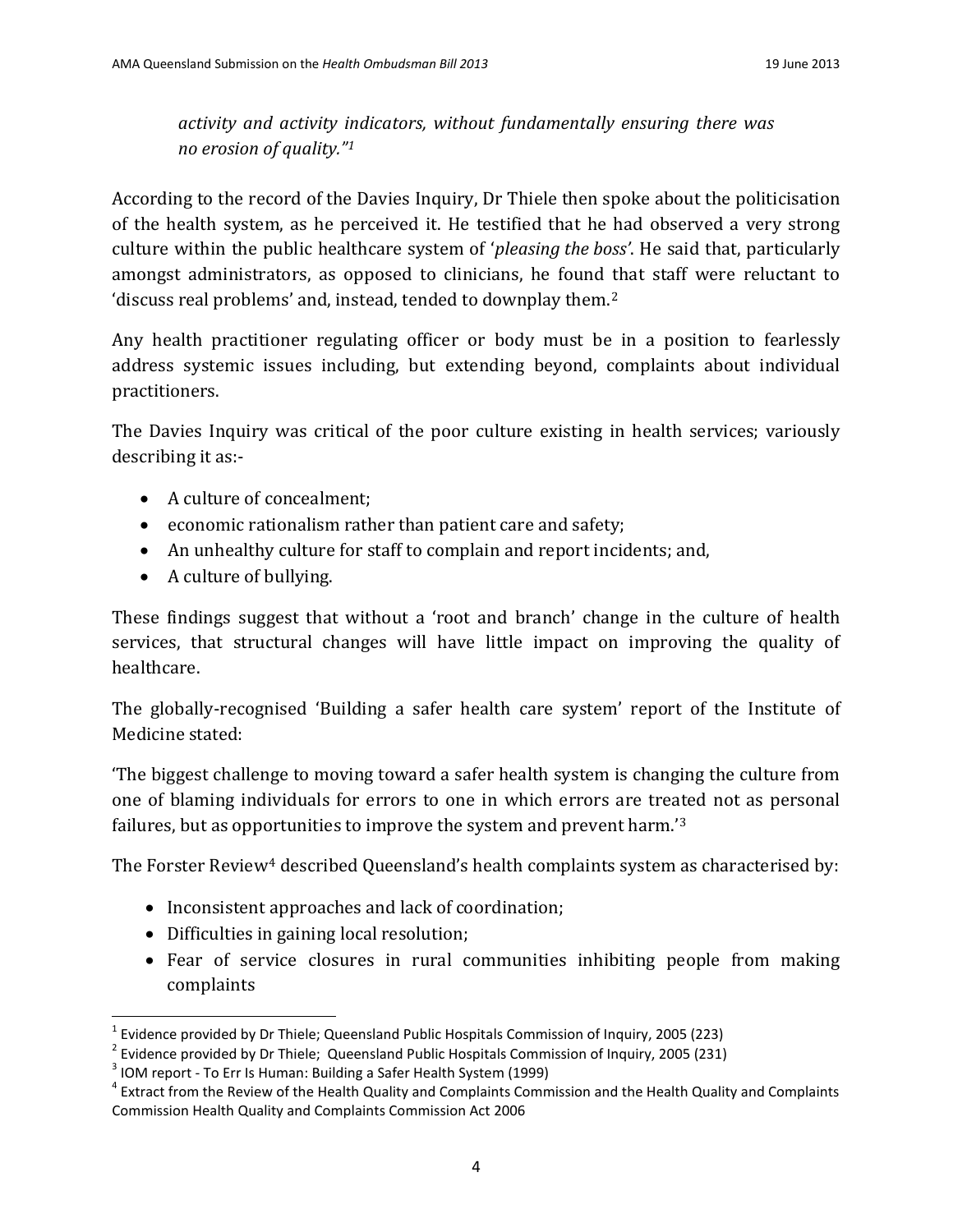- Frustrations at delays in resolution;
- Ineffectual management and a lack of staff confidence in managing complaints; and
- Absence of reporting mechanisms to Queensland Health.

The latest Inquiry in the series (the 'Chesterman Inquiry') continues to highlight problems in the length of time taken to consider complaint matters; lack of clarity around each agency's role and responsibilities, and inadequate communication and explanation of decisions to the public and health practitioners.

Notwithstanding these ongoing and unresolved issues, the introduction of the National Law in 2009 has enabled progress to be made in national registration and professional standards-setting across the country. AMA Queensland strongly supports the ongoing role of the National Boards in maintaining consistency of standards and expectations for the profession.

# **GETTING THE BALANCE RIGHT**

Creating greater confidence in health services will only be achieved through genuine collaboration with health professionals and, more broadly, the public at large. It is vital that Government takes wide consultation and the time necessary to get this right.

AMA Queensland supports the Minister's policy intent but has concerns that the Bill lacks the balance necessary to ensure that medical practitioners and other health professionals have confidence in any proposed changes and that they will be treated fairly and impartially within the health complaints system. In this regard, the broad and unfettered powers provided to the Minister and the establishment of public record reporting in perpetuity, are matters which do not and will not assist in engendering that confidence and trust.

AMA Queensland is also concerned that, in its current form, the *Health Ombudsman Bill 2013* will:

- Drive a risk-management approach to patient care and clinical decision-making;
- Restrict clinical innovation, with practitioners continuing outmoded models of care;
- Increase unnecessary and costly follow-up treatment and care;
- Work against the concept of role delegation, with medical practitioners reluctant to handover the more routine procedures and treatments to practitioners they consider less skilled than themselves; and,
- Lead to a migration of our highly-skilled workforce to other jurisdictions as a result of distrust in the health complaints system, and as a result, in the public sector, a direct impact on the Hospital and Health Services' ability to achieve the 11 per cent efficiency dividend needed to reach national parity by 2014-15.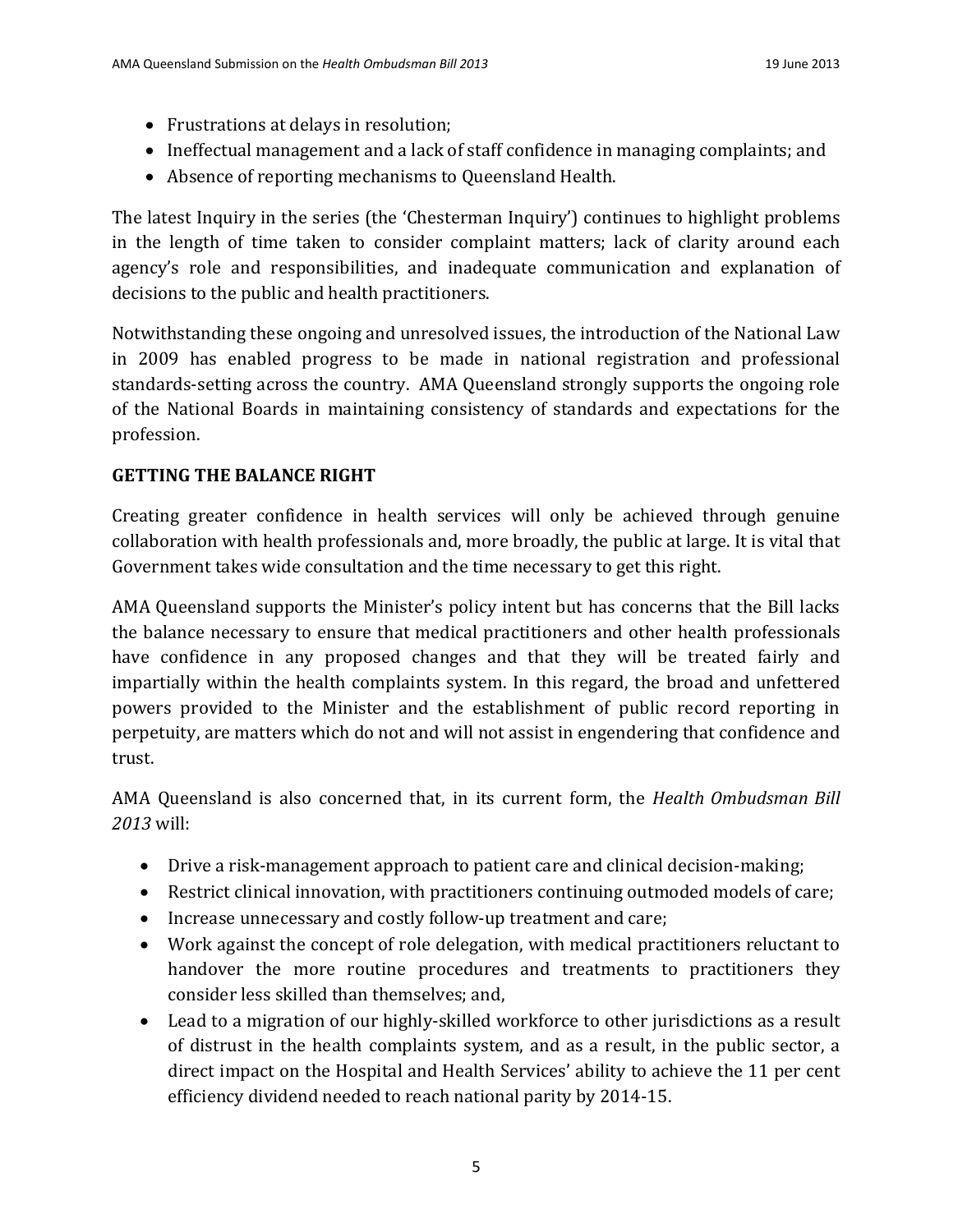AMA Queensland considers that that the Bill proposes a highly interventionist and litigious model which will be burdensome to administer and will undoubtedly lead to increased costs to both the public and private sectors of our health system and to delays for patients accessing that system. (*It is noted, however, that the NSW co-regulatory model is achieving acceptable outcomes without increasing professional registration above the national price.)*

## **THE BILL FAILS TO DELIVER ON KEY COMMUNITY EXPECTATIONS**

## *Independence*

As the provider of public health and hospital services in Queensland, the Minister for Health (and his or her Department) has an inherent conflict of interest when considering health complaint matters. Within a tightening fiscal environment there will be considerable pressure placed on services to cut costs and increase activity. Service quality and system improvements may suffer as a consequence of these decisions.

The public, patients and medical practitioners want an independent umpire. Good public policy dictates that the regulator be at arms-length to government. The Bill fails to provide the level of independence that is sought or required by our community.

AMA Queensland submits that the Bill should be amended to provide for a Health Ombudsman who is accountable to Parliament with similar arrangements to that of the State Ombudsman.

## *Clinical input*

The current provision allowing the Health Ombudsman to establish committees and panels of clinicians to provide advice is inadequate to ensure the Health Ombudsman receives the level of expertise and clinical input necessary to give practitioners confidence that the system is fair.

AMA Queensland has significant concerns that future budgetary pressures will drive the Health Ombudsman to cut back on vital clinical advice – decreasing public and clinician confidence in the fairness of the system.

The Bill should be amended to ensure that the Health Ombudsman must access a variety of standing boards or panels of clinical advisors – with a separate board or panel for each health profession – when making a decision. This should be effective from the time of assessment through to referral to the Director of Proceedings, as is the case in NSW. There may be exceptional circumstances when this is not required (e.g. suspension of registration in the context of criminal charges or incorrect information on the registration record), which can be provided for through an exclusion clause.

## *Transparency under the Westminster System*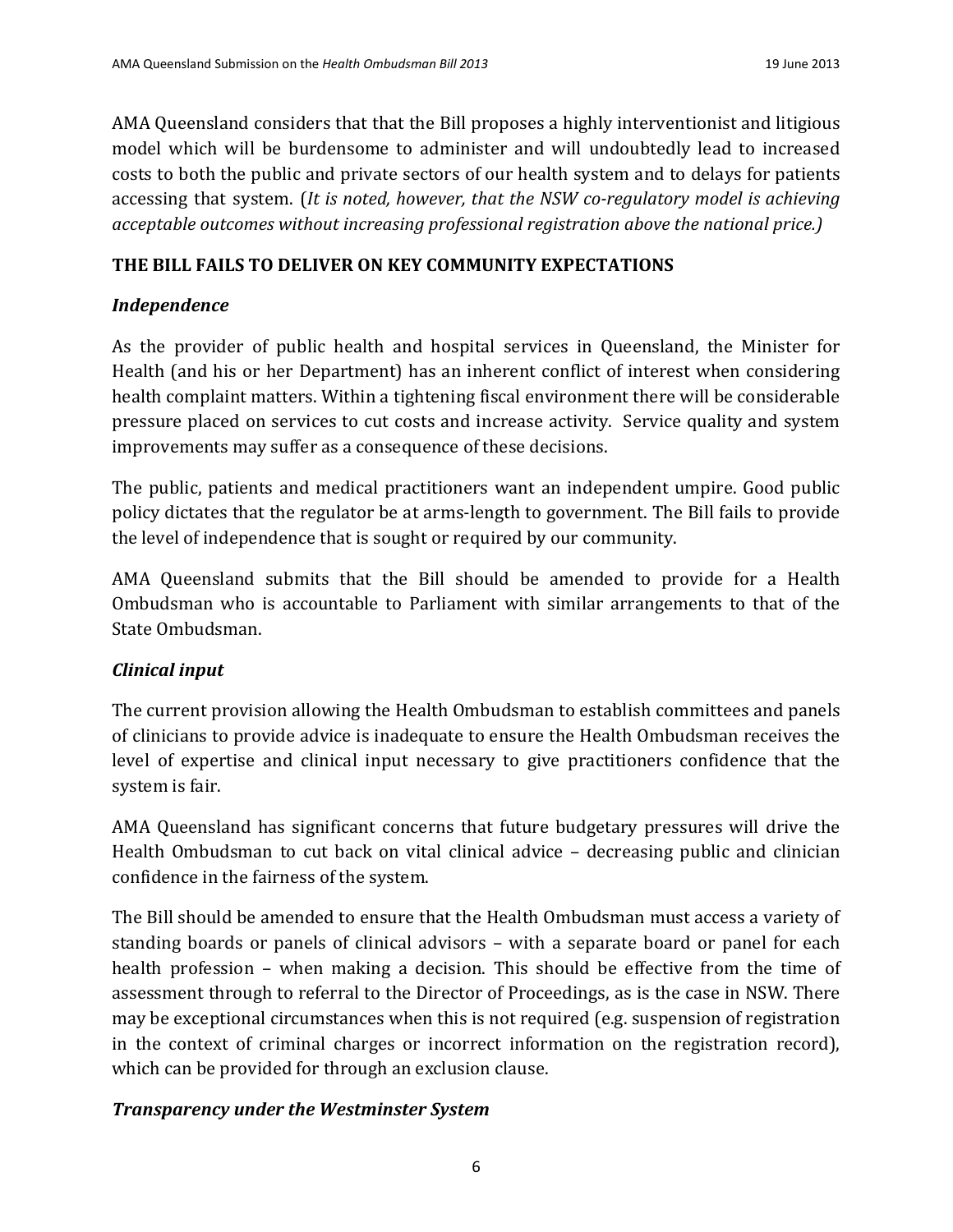There are particular provisions within the Bill which provide powers to the Minister to require information. There is a lack of transparency around the purpose for which information is requested and how it will be used. AMA Queensland has particular concern that confidential information may end up in the public domain.

In order for the public and health practitioner community to retain confidence in the health complaints system, there must be a transparent mechanism for requesting information and recording the purpose for which it is requested – for example, notation in the annual report and reporting to the parliamentary committee.

AMA Queensland has particular concern that decisions about health practitioners will be published prior to the completion of any investigation or judicial process and available indefinitely.

# *Natural justice and procedural fairness*

AMA Queensland is concerned about the unilateral ability of the Health Ombudsman to exercise power to take immediate action without sufficient checks and balances to ensure that the system upholds the basic principles of natural justice.

Furthermore, the breadth of the authority of the Health Ombudsman regarding investigations, coupled with the authority to disclose reports publically, and the potential to notify employers prior to the commencement or completion of an investigation are all areas of significant concern.

There are currently insufficient checks and balances in the Bill in respect of the Health Ombudsman's powers to ensure that practitioners are, and are seen to be, treated fairly throughout the complaints handling process.

Simple, but effective checks AMA Queensland recommends are:

- Ensuring that advice is received from expert health professionals in the same field as the subject of the complaint before a decision is made;
- Review of the decision after a reasonable period (eg.14 days) by the Health Ombudsman, advised by a panel of expert health professionals in the same field as the subject of the complaint;
- Ensure a QCAT review is able to be carried out in a timely manner (eg. 28 days).

Where immediate registration action is taken, registrants should be put on a 'fast track' investigation and QCAT hearing process which takes no longer than six months until a QCAT decision is made.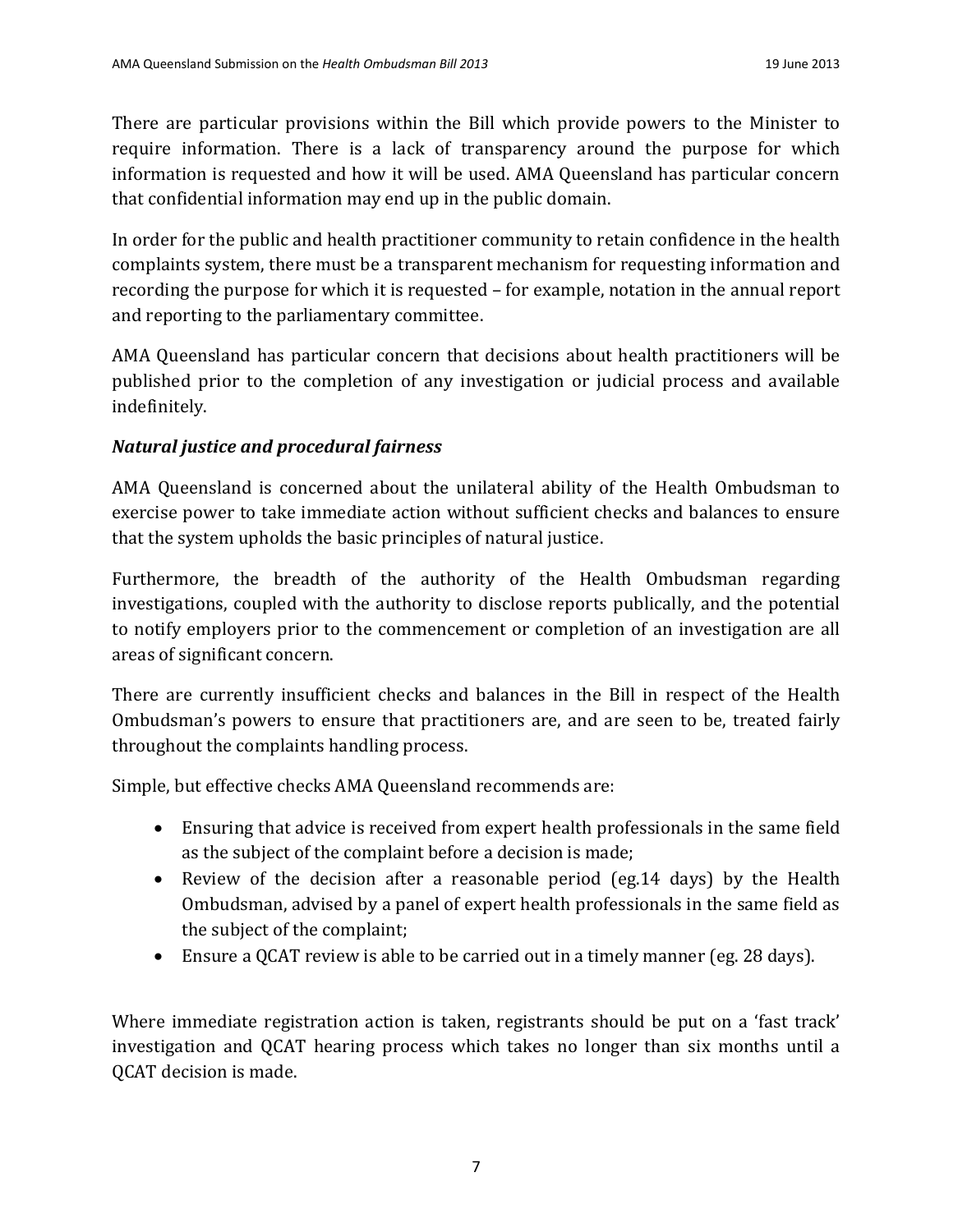## *Value for money*

Notwithstanding the indirect system costs outlined above, AMA Queensland is concerned that if the Health Ombudsman takes on the responsibility for mediating all complaints throughout Queensland, the system will be unsustainable and unaffordable.

A Health Ombudsman run model will not provide impetus for health services to improve quality in order to reduce health complaints. Health professionals are not able to support that growth through annual registration payments, which would have to be passed on to patients.

### *Timeliness and adequate resourcing*

AMA Queensland strongly supports that investigations and decisions are completed in a timely manner. While the Bill provides strict time limits for investigations, it will not be possible for the Health Ombudsman to complete investigations within those time limits unless adequate resourcing is allocated to the Ombudsman. AMA Queensland seeks assurances from the Minister that funding will be sufficient to meet the needs of the Ombudsman.

## *Professional judgement in mandatory notification*

The best way to protect the public from practitioners who are suffering impairment is to enable practitioners to seek treatment before a public health or safety issue arises, without fear of losing their registration and employment.

AMA Queensland is deeply troubled by the declining numbers of practitioners in Queensland seeking treatment from their peers since the introduction of the requirement for mandatory notification for health practitioners treating health practitioners. AMA Queensland is concerned that this regulatory regime "drives underground" health issues which could affect performance. This increases the chance that "near miss" events - which could present an opportunity for performance improvement or healthcare treatment – will instead result in adverse patient outcomes.

AMA Queensland welcomes the acknowledgement of this issue by virtue of the amendments in s326(25) of the Bill to the mandatory reporting provisions in s141 of the *Health Practitioner National Law 2009* that would exempt treating health practitioners from making mandatory reports in limited circumstances. However, the amendment does not go far enough and is therefore not sufficient to deter:

- Some health practitioners from seeking treatment; or
- Those who do seek treatment from divulging all the necessary information to permit appropriate care.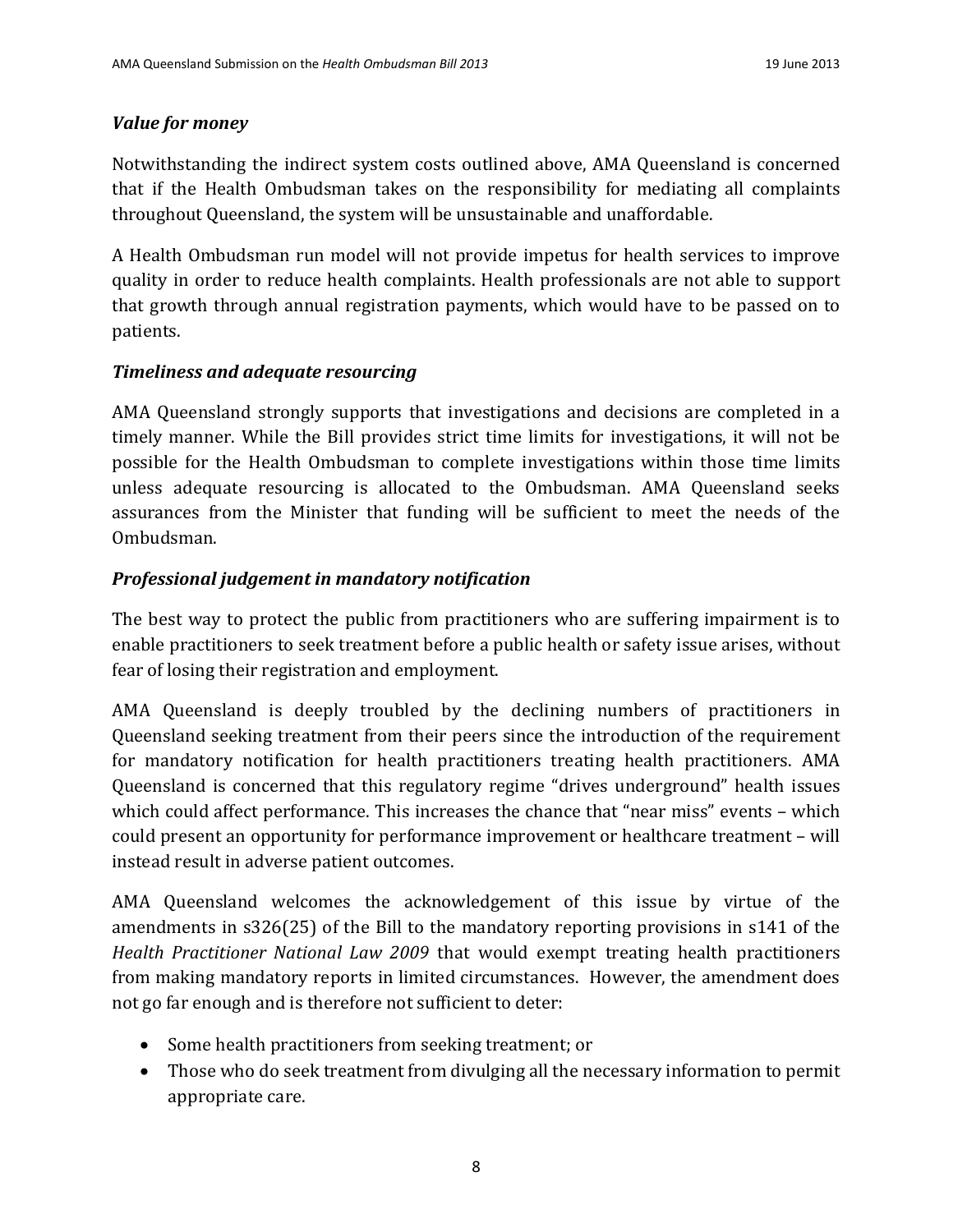Further, as the amendment is inconsistent with the exemption in the relevant legislation in Western Australia, it will create a third legal framework under which medical practitioners will have to operate on this very critical and sensitive issue. The AMA recommends that the Bill be amended to adopt the exemption as it is written in the legislation in Western Australia.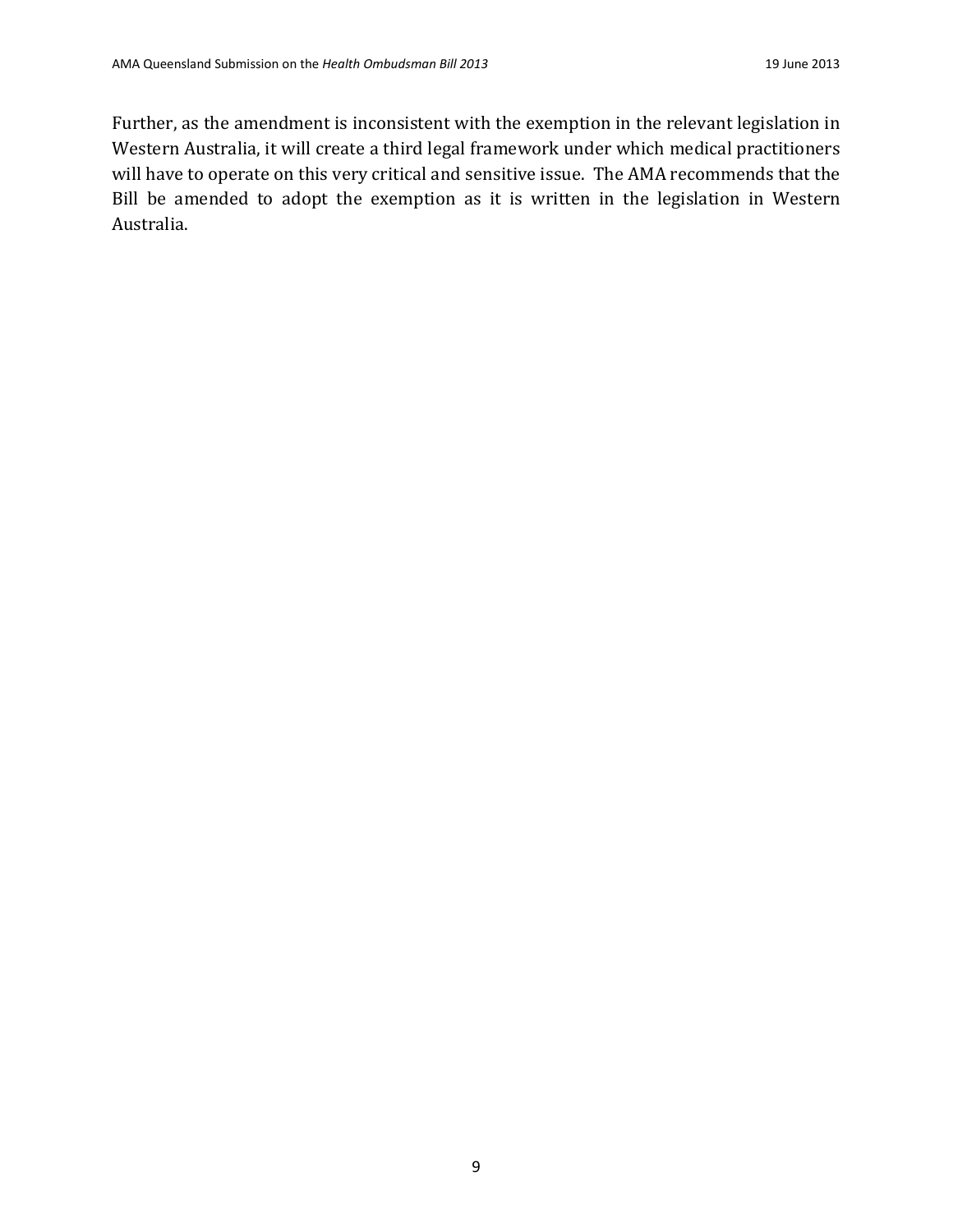# AMA Queensland Response to *Health Ombudsman Bill 2013* – Appendix 1

| Section<br>or Part | Title        | AMA Queensland understands the<br>policy intent to be:                                                                 | Problem identified                                                | Solution                                                                                                                                                                                                                                                                                                                                                                                                                                                                                                                                                                                                                                                                                                                                                                                                                                         |
|--------------------|--------------|------------------------------------------------------------------------------------------------------------------------|-------------------------------------------------------------------|--------------------------------------------------------------------------------------------------------------------------------------------------------------------------------------------------------------------------------------------------------------------------------------------------------------------------------------------------------------------------------------------------------------------------------------------------------------------------------------------------------------------------------------------------------------------------------------------------------------------------------------------------------------------------------------------------------------------------------------------------------------------------------------------------------------------------------------------------|
| Part 1             | Preliminary  |                                                                                                                        |                                                                   |                                                                                                                                                                                                                                                                                                                                                                                                                                                                                                                                                                                                                                                                                                                                                                                                                                                  |
| s3(2)              | Main Objects | To clarify roles and responsibilities<br>of all agencies relevant to the<br>health complaints system in<br>Queensland. | Appears to be an artificial boundary<br>around 'health' agencies. | The Bill would benefit from a greater<br>recognition of the interaction of this Act<br>and other state law and agencies e.g. the<br>Privacy Act, QCAT etc.<br>Expand part (b) to include reference to<br>state agencies.<br>There may also be value in reviewing Rec<br>13 of the CMC Review Committee Report<br>regarding the need to review complaint<br>handling processes and associated<br>publications to ensure:<br>(a) there is clear guidance on the<br>assessment and categorisation of<br>matters; (b) the assessment and<br>categorisation of matters is<br>communicated clearly to devolved<br>agencies; (c) the requirements of a<br>devolved agency, in dealing with matters,<br>are able to be clearly understood; and<br>(d) the level of monitoring by the CMC of<br>devolved matters is clearly understood<br>by all parties. |
|                    |              |                                                                                                                        |                                                                   |                                                                                                                                                                                                                                                                                                                                                                                                                                                                                                                                                                                                                                                                                                                                                                                                                                                  |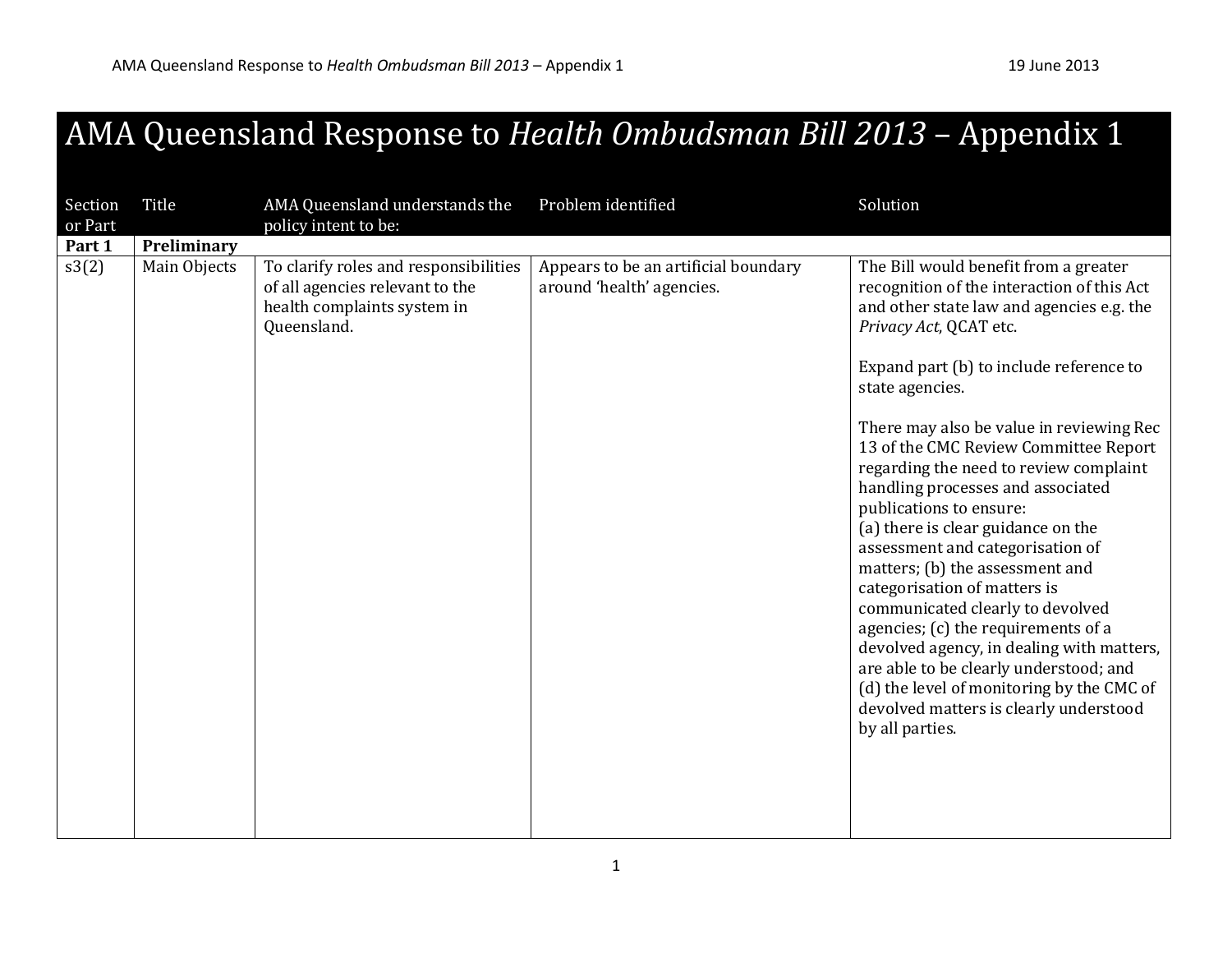| Part 2        | <b>Health Ombudsman</b>                                                                                        |                                                                                                                                                                                                                                                                |                                                                                                                                                                                                                                                                                                                                                                                                                                                                                                                                                                 |                                                                                                                                                                                       |  |
|---------------|----------------------------------------------------------------------------------------------------------------|----------------------------------------------------------------------------------------------------------------------------------------------------------------------------------------------------------------------------------------------------------------|-----------------------------------------------------------------------------------------------------------------------------------------------------------------------------------------------------------------------------------------------------------------------------------------------------------------------------------------------------------------------------------------------------------------------------------------------------------------------------------------------------------------------------------------------------------------|---------------------------------------------------------------------------------------------------------------------------------------------------------------------------------------|--|
| s27and<br>s28 | <b>How Health</b><br>Ombudsman<br>must act;<br>Health<br>Ombudsman<br>generally not<br>subject to<br>direction | That the Health Ombudsman be<br>independent of political and other<br>influence, and be seen to be free of<br>influence, at the same time as<br>assisting the Minister to ensure<br>that the ministerial responsibility<br>of protection of the public is met. | Notwithstanding s28, which requires the<br>Health Ombudsman to act<br>'independently, impartially and in the<br>public interest', the fact that the Health<br>Ombudsman is subject to the direction of<br>the Minister to conduct an investigation<br>or inquiry, creates the impression that<br>the Health Ombudsman may be subject<br>to the influence of the Minister.                                                                                                                                                                                       | Amend the Bill so that directions to<br>investigate or conduct an inquiry must<br>come from a joint parliamentary<br>committee.                                                       |  |
| s29           | Advisory<br>Committees<br>And Panel                                                                            | To ensure that the Health<br>Ombudsman may access clinical<br>advice in his or her functions.                                                                                                                                                                  | Clinical advice should not be an optional<br>extra. No person, even if they are a<br>clinician, will have the necessary<br>experience to decide on the complex<br>choices that are made in clinical practice.<br>The Health Ombudsman must be<br>required to consult closely and seek<br>advice from a range of expert clinicians<br>before making a decision.<br>These clinicians should be employed in a<br>standing council of some kind to ensure<br>that future budgetary pressures do not<br>reduce the quantity or quality of clinical<br>advice sought. | Amend the Bill so that the Health<br>Ombudsman must establish a range of<br>standing clinical councils, with expertise<br>in each of the professional areas, to<br>advise him or her. |  |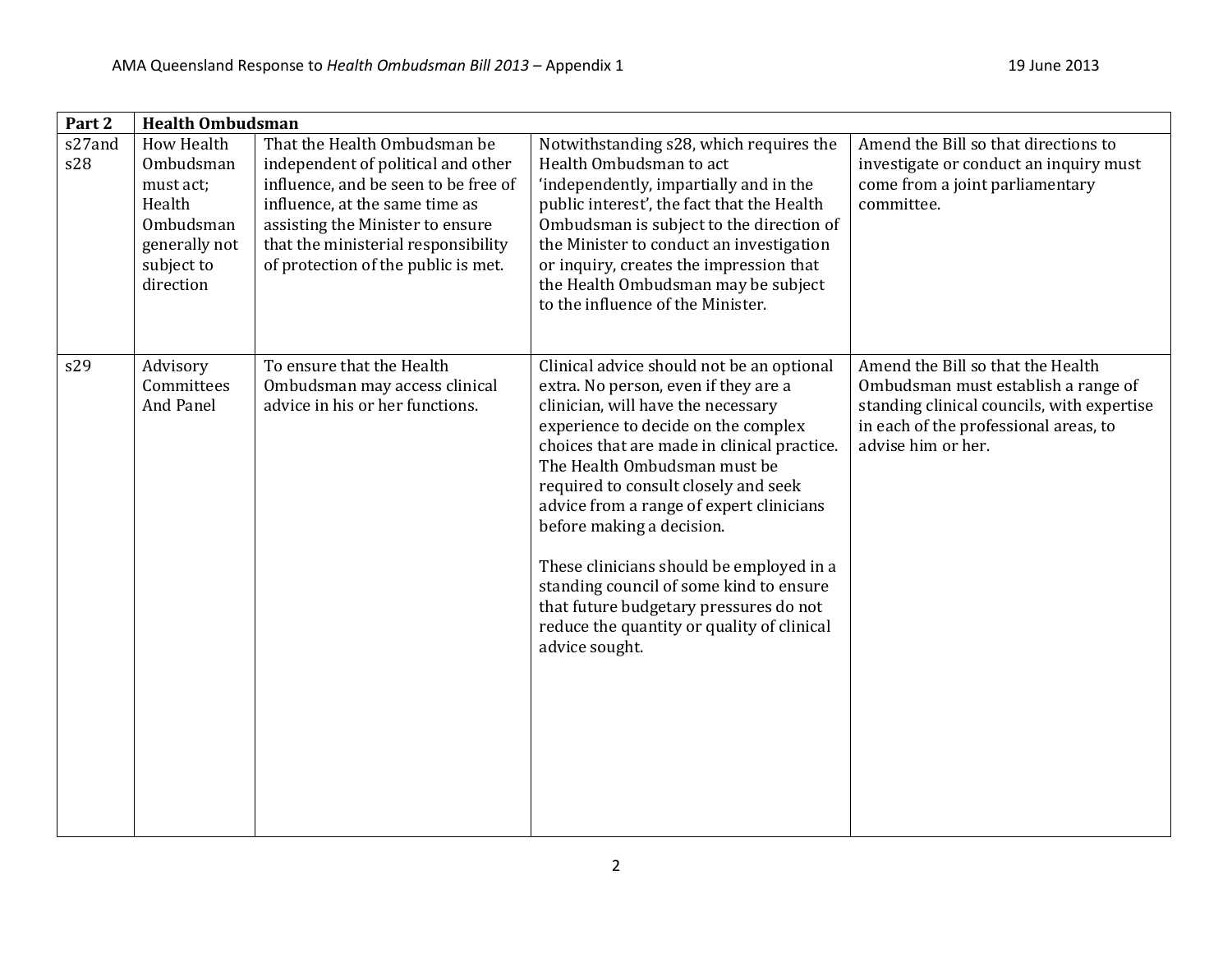| Part 3 | <b>Health Service Complaints</b>                        |                                                                                                                           |                                                                                                                                                                                                                                                                                                                                                                                                                                                                                                                                                                                                                                                                                                                                                      |                                                                                                                                                                                                                           |
|--------|---------------------------------------------------------|---------------------------------------------------------------------------------------------------------------------------|------------------------------------------------------------------------------------------------------------------------------------------------------------------------------------------------------------------------------------------------------------------------------------------------------------------------------------------------------------------------------------------------------------------------------------------------------------------------------------------------------------------------------------------------------------------------------------------------------------------------------------------------------------------------------------------------------------------------------------------------------|---------------------------------------------------------------------------------------------------------------------------------------------------------------------------------------------------------------------------|
| s36    | <b>Notifications</b><br>under the<br>National Law       | To allow the Health Ombudsman to<br>deal with both complaints made<br>generally and those made under<br>the National Law. | Many complaints made under the<br>National Law are made by health<br>practitioners fulfilling their obligations<br>under the mandatory reporting<br>requirements (s140).<br>These notifications are qualitatively<br>different from those made voluntarily -<br>often there is not a motivation to see an<br>issue to the end, only a desire to know<br>that the problem is being dealt with<br>adequately to ensure patient safety (for<br>example, a notifier may have limited<br>ability to provide additional information<br>or complete a statutory declaration).<br>The management of complaints must<br>recognise the qualitative difference<br>between notifications under mandatory<br>notification provisions and general<br>complainants. | Provision should be made, either in the<br>legislation, regulation, or in the practice<br>of the Health Ombudsman, to<br>differentiate between mandatory<br>notifications and health complaints.                          |
| Part 4 |                                                         | How complaints and other matters are dealt with                                                                           |                                                                                                                                                                                                                                                                                                                                                                                                                                                                                                                                                                                                                                                                                                                                                      |                                                                                                                                                                                                                           |
| s44    | Decision to<br>take no<br>further action<br>on a matter | To establish clear boundaries for<br>acceptance of a complaint by the<br>Health Ombudsman.                                | The period of time for making complaints<br>is now double that provided for in the<br><b>Health Quality and Complaints</b><br>Commission Act 2006.<br>AMA Queensland is not aware of any<br>evidence to support this change.                                                                                                                                                                                                                                                                                                                                                                                                                                                                                                                         | Restore s38(b) (iii) of the Health Quality<br>and Complaints Commission Act 2006,<br>requiring a complaint to be lodges within<br>one year of the matter arising, and the<br>complainant becoming aware of the<br>matter. |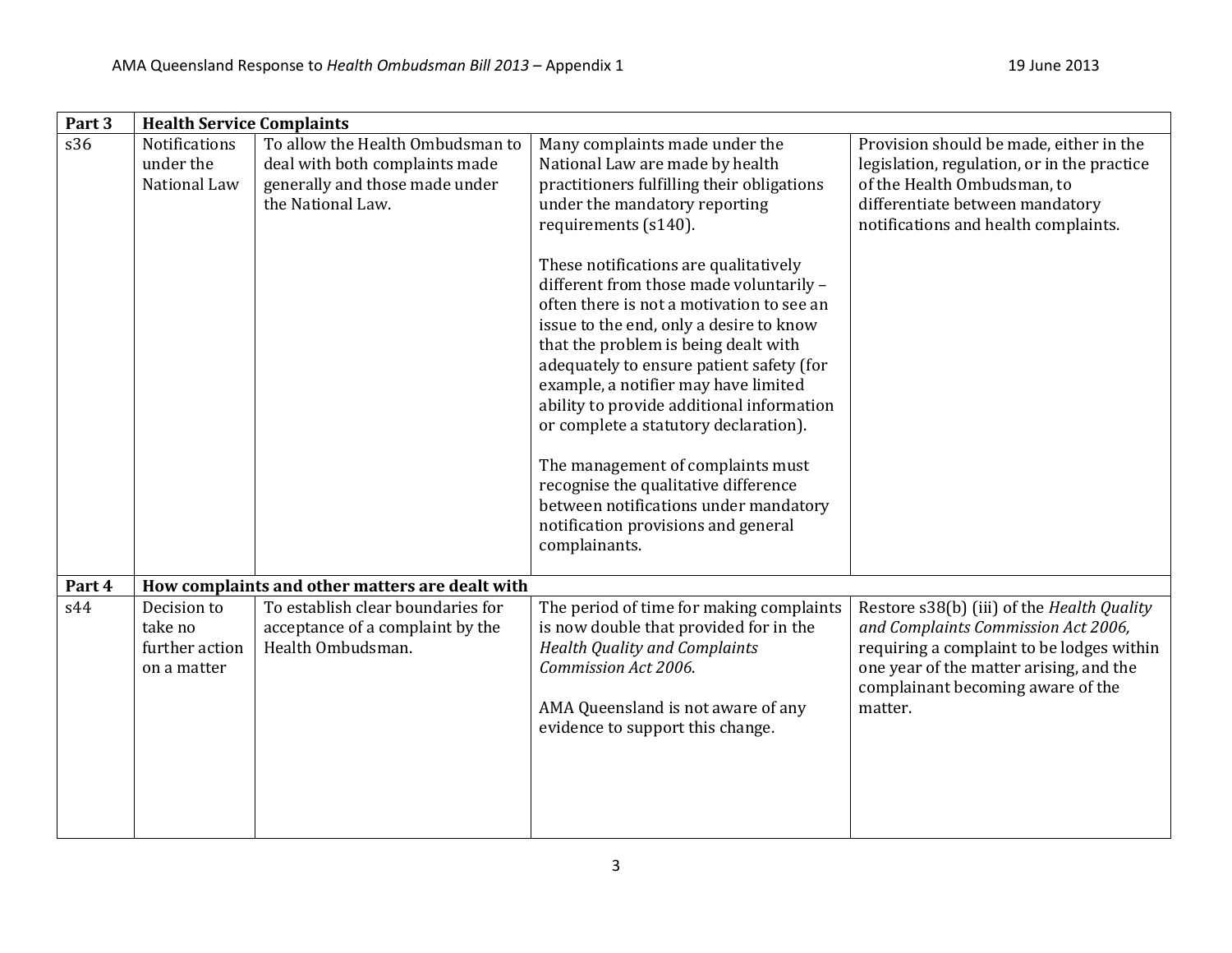| s52<br>That the Health Ombudsman has<br>AMA Queensland supports that the<br>Policy or regulation should be<br>How local<br>Health Ombudsman has access to local<br>resolution<br>access to options which are non-<br>implemented to require local resolution<br>resolution of complaints as part of the<br>of complaints by health service providers<br>may be<br>litigious, quick and low<br>interventionist, to resolve health<br>suite of available complaint resolution<br>achieved<br>where possible. The Health Ombudsman<br>complaints.<br>tools. However, AMA Queensland is<br>may consider charging a fee to health<br>concerned that if the Health Ombudsman<br>providers where Health Ombudsman<br>local resolution services are utilised.<br>takes on the responsibility for local<br>mediation of all complaints throughout<br>Queensland, the system will be<br>At the election of the complainant,<br>unsustainable and unaffordable.<br>complaints could be made either to the<br>Health Ombudsman or the local body.<br>A Health Ombudsman-run model will not<br>provide impetus for health services to<br>To ensure complaints processes are<br>improve quality in order to reduce<br>transparent, and that serious issues are<br>being elevated to the Health<br>complaints costs.<br>Ombudsman, a register of complaints<br>should be kept and provided to the<br>Health Ombudsman as is the case in<br>NSW.<br>Regulation or policy guidance may be<br>enacted to ensure that local complaints<br>processes are of an acceptable standard. | Part 6 | <b>Local resolution of complaints</b> |  |
|-----------------------------------------------------------------------------------------------------------------------------------------------------------------------------------------------------------------------------------------------------------------------------------------------------------------------------------------------------------------------------------------------------------------------------------------------------------------------------------------------------------------------------------------------------------------------------------------------------------------------------------------------------------------------------------------------------------------------------------------------------------------------------------------------------------------------------------------------------------------------------------------------------------------------------------------------------------------------------------------------------------------------------------------------------------------------------------------------------------------------------------------------------------------------------------------------------------------------------------------------------------------------------------------------------------------------------------------------------------------------------------------------------------------------------------------------------------------------------------------------------------------------------------------------------------------|--------|---------------------------------------|--|
|                                                                                                                                                                                                                                                                                                                                                                                                                                                                                                                                                                                                                                                                                                                                                                                                                                                                                                                                                                                                                                                                                                                                                                                                                                                                                                                                                                                                                                                                                                                                                                 |        |                                       |  |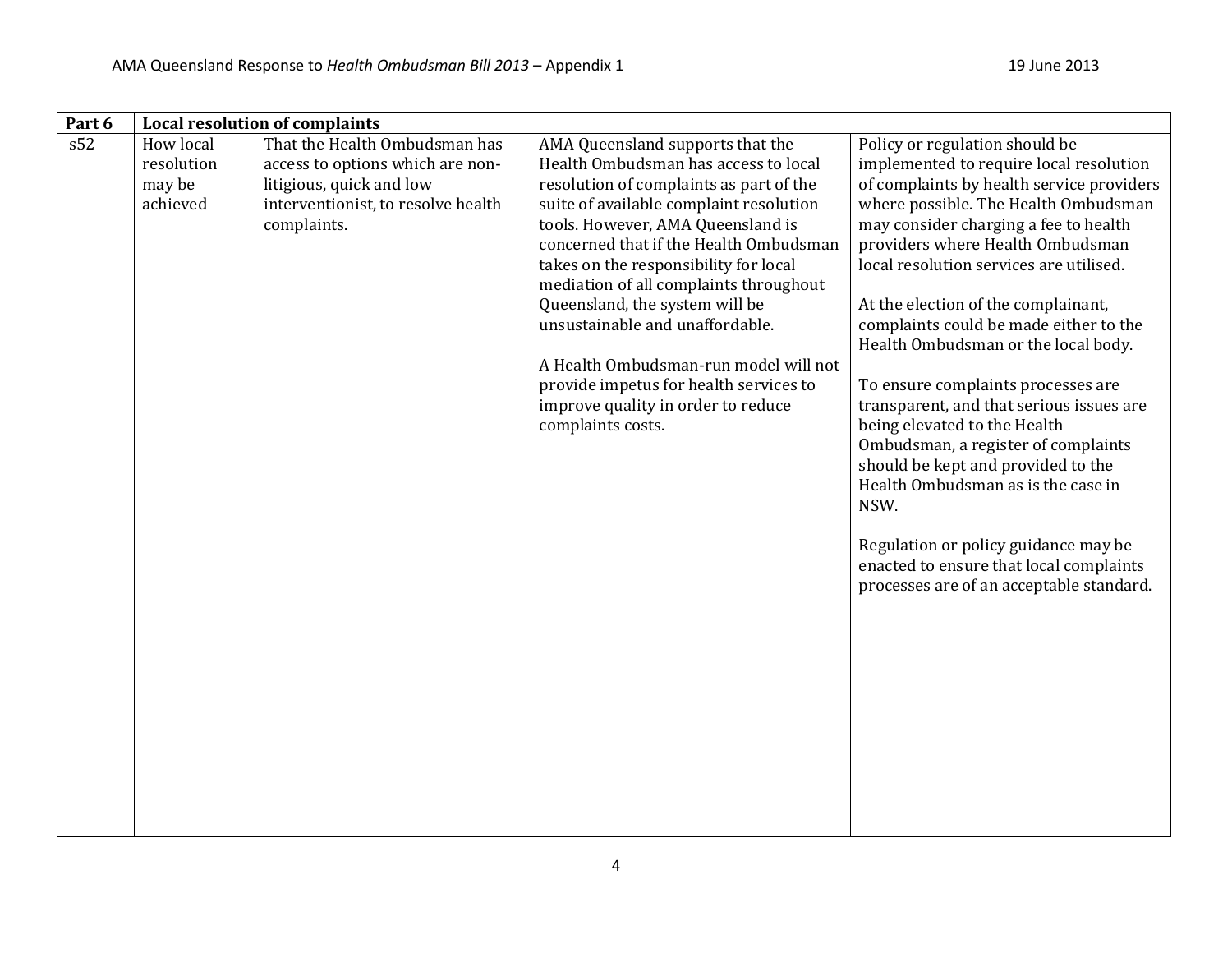| Part 7 | Immediate action in relation to health practitioners |                                                                                                                                                                                                                                                                                              |                                                                                                                                                                                                                                                                                                                                                                                                                                                                                                                                                             |                                                                                                                                                                                                                                                                                                                                                                                                                                                                                                                                                                                                                                                                    |
|--------|------------------------------------------------------|----------------------------------------------------------------------------------------------------------------------------------------------------------------------------------------------------------------------------------------------------------------------------------------------|-------------------------------------------------------------------------------------------------------------------------------------------------------------------------------------------------------------------------------------------------------------------------------------------------------------------------------------------------------------------------------------------------------------------------------------------------------------------------------------------------------------------------------------------------------------|--------------------------------------------------------------------------------------------------------------------------------------------------------------------------------------------------------------------------------------------------------------------------------------------------------------------------------------------------------------------------------------------------------------------------------------------------------------------------------------------------------------------------------------------------------------------------------------------------------------------------------------------------------------------|
| s58    | Power to take<br>immediate<br>registration<br>action | That the Health Ombudsman have<br>the option to suspend registration<br>in order to protect the public from<br>a clear and present risk to persons<br>or threat to public safety or to<br>suspend registration where the<br>practitioner does not meet the<br>requirements for registration. | AMA Queensland is concerned about the<br>unilateral ability of the Health<br>Ombudsman to exercise this power<br>without sufficient checks and balances to<br>ensure that the system upholds the<br>principles of natural justice.                                                                                                                                                                                                                                                                                                                          | Introduce additional and substantial<br>checks on the powers of the Health<br>Ombudsman, for example;<br>- ensuring that advice is received from<br>health professionals in the same field<br>as the subject of the complaint before<br>a decision is made;<br>- review of the decision after a<br>reasonable period (eg.14 days) by the<br>Health Ombudsman advised by a<br>panel of expert health professionals;<br>- allow reviews of the decision by an<br>alternative decision-maker, on the<br>facts of the case, rather than on the<br>decision-making process;<br>- ensure a QCAT review is able to be<br>carried out in a timely manner (eg. 28<br>days). |
| s59    | Show cause<br>process                                | To allow the health practitioner<br>the opportunity to provide<br>information to the Health<br>Ombudsman to inform his or her<br>decision, and ensure the<br>appropriate action is taken.                                                                                                    | The unilateral power of the Health<br>Ombudsman in this instance violates the<br>principles of natural justice. Without<br>further recourse to challenge the<br>decision on the facts, seek a second<br>opinion, or access administrative review<br>in a timely way, there are not sufficient<br>checks and balances in place to ensure<br>that health professionals are treated<br>fairly.<br>As a result, health professionals may<br>lose their livelihoods for a period of more<br>than a year based on unilateral decision<br>of the Health Ombudsman. | More substantial checks should be put in<br>place, for example;<br>- review of the decision after a<br>reasonable period (eg.14 days) by the<br>ombudsman advised by a panel of<br>expert health professionals;<br>- ensure a QCAT review is carried out<br>in a timely manner (eg. 28 days).                                                                                                                                                                                                                                                                                                                                                                      |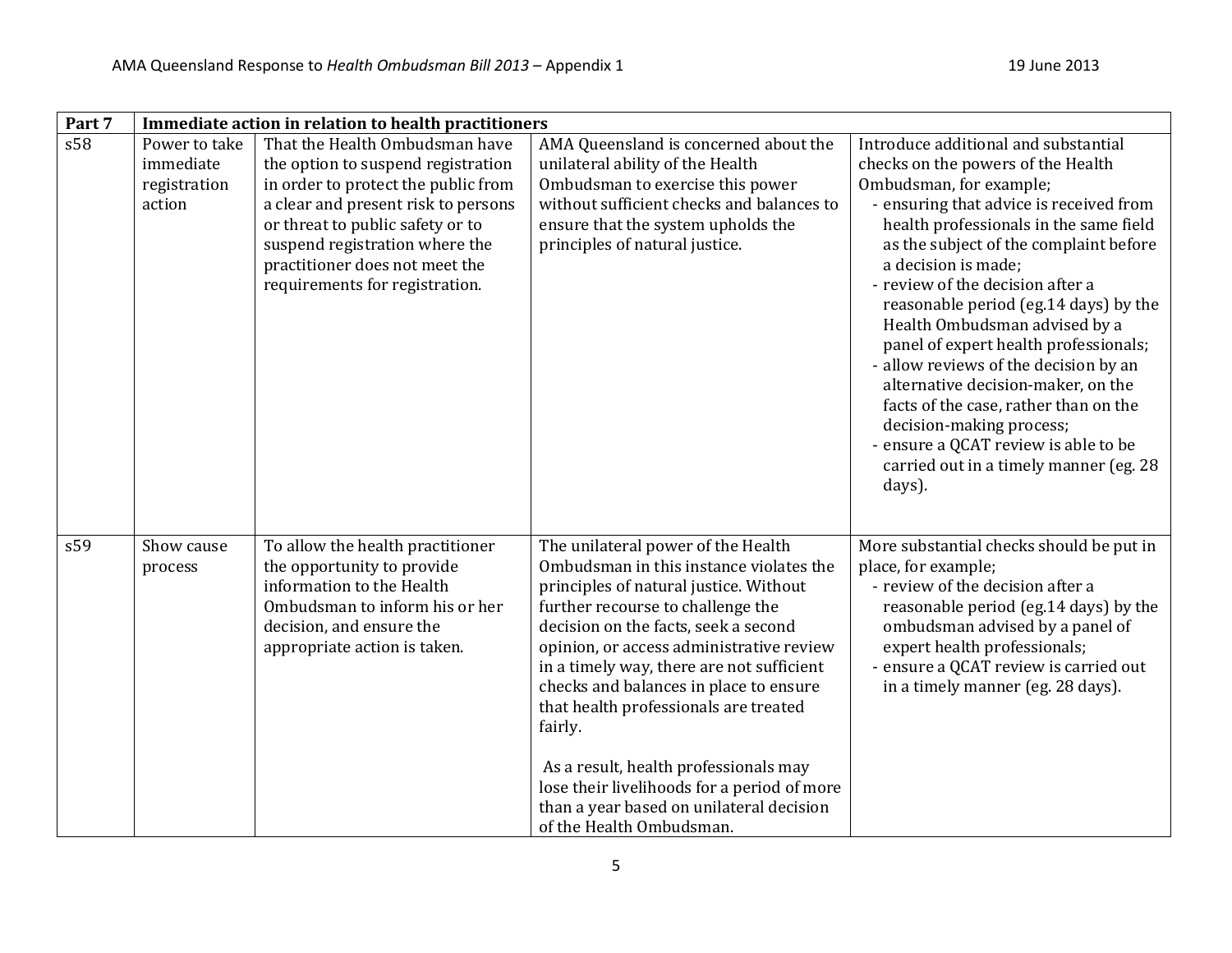| s61 | Show cause    | That the Health Ombudsman have      | AMA Queensland is concerned about the     | Given that this restriction represents a                                         |
|-----|---------------|-------------------------------------|-------------------------------------------|----------------------------------------------------------------------------------|
|     | process after | the option to suspend registration  | unilateral ability of the Health          | denial of natural justice in preference to                                       |
|     | taking action | in order to protect the public from | Ombudsman to exercise this power          | public safety concerns, it is incumbent on                                       |
|     |               | a clear and present risk to persons | without sufficient checks and balances to | the Health Ombudsman to use it in only                                           |
|     |               | or threat to public safety or to    | ensure that the system upholds the        | the most extreme cases.                                                          |
|     |               | suspend registration where the      | principles of natural justice.            |                                                                                  |
|     |               | practitioner is does not meet the   |                                           | AMA Queensland advocates that s61 only                                           |
|     |               | requirement for registration.       |                                           | be used in clearly defined and                                                   |
|     |               |                                     |                                           | exceptional circumstances e.g.                                                   |
|     |               |                                     |                                           | suspension of registration in the context                                        |
|     |               |                                     |                                           | of criminal charges or where the                                                 |
|     |               |                                     |                                           | practitioner does not meet the                                                   |
|     |               |                                     |                                           | requirements for registration.                                                   |
|     |               |                                     |                                           |                                                                                  |
|     |               |                                     |                                           | In addition, more substantial checks                                             |
|     |               |                                     |                                           | should be put in place, for example;                                             |
|     |               |                                     |                                           | - Health Ombudsman must use an                                                   |
|     |               |                                     |                                           | established and objective standard of                                            |
|     |               |                                     |                                           | proof when making decisions and                                                  |
|     |               |                                     |                                           | record his or her reasoning eg.                                                  |
|     |               |                                     |                                           | balance of probabilities.                                                        |
|     |               |                                     |                                           | - ensuring that advice is received from                                          |
|     |               |                                     |                                           | health professionals in the same field<br>as the subject of the complaint before |
|     |               |                                     |                                           | a decision is made;                                                              |
|     |               |                                     |                                           | - review of the decision after a                                                 |
|     |               |                                     |                                           | reasonable period (eg.14 days) by the                                            |
|     |               |                                     |                                           | Health Ombudsman advised by a                                                    |
|     |               |                                     |                                           | panel of expert health professionals;                                            |
|     |               |                                     |                                           | - ensure a QCAT review is able to be                                             |
|     |               |                                     |                                           | carried out in a timely manner (eg. 28                                           |
|     |               |                                     |                                           | days).                                                                           |
|     |               |                                     |                                           |                                                                                  |
|     |               |                                     |                                           |                                                                                  |
|     |               |                                     |                                           |                                                                                  |
|     |               |                                     |                                           |                                                                                  |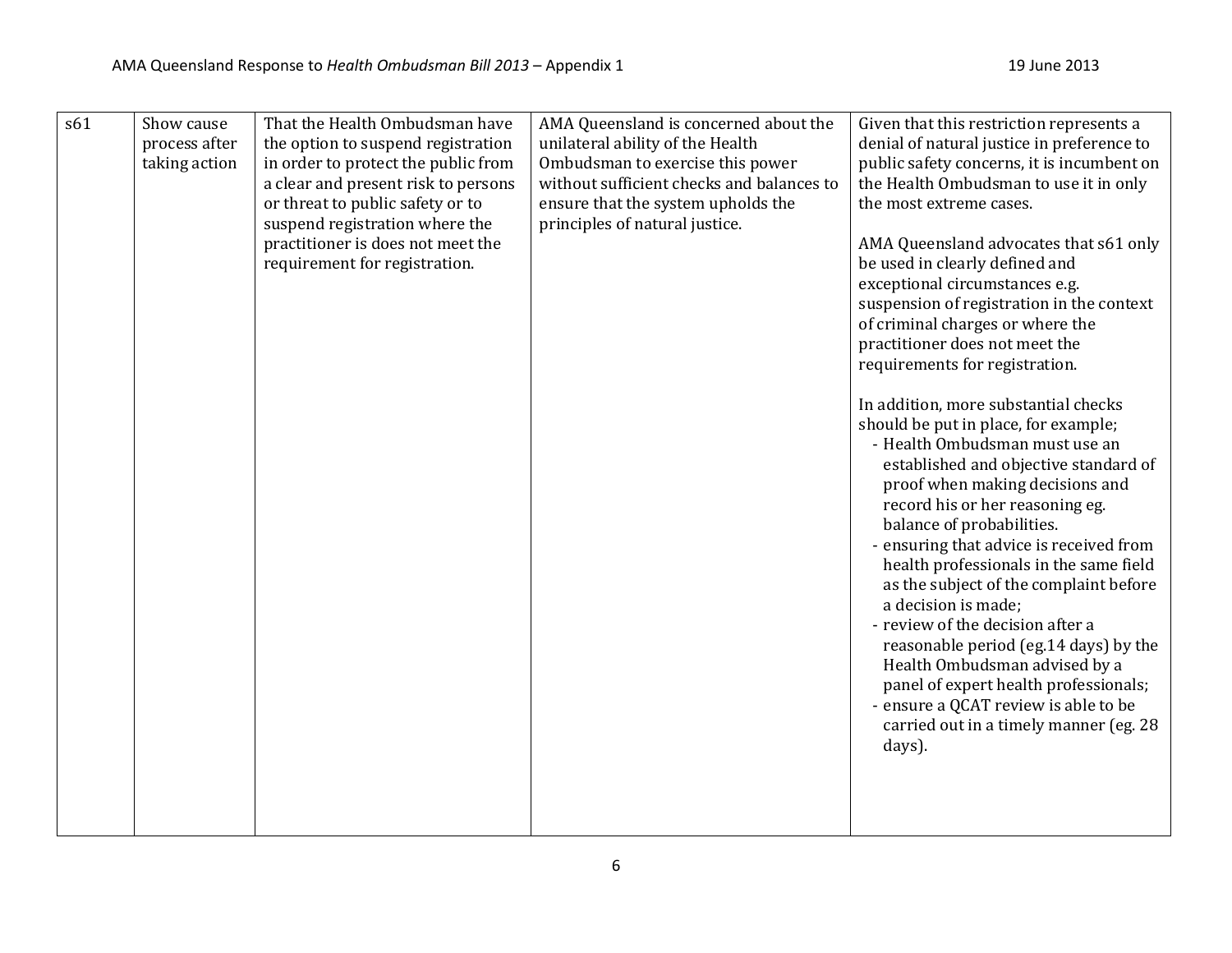| s62 | Period of<br>immediate<br>registration<br>action | That the Health Ombudsman<br>continue to have the option to<br>suspend registration in order to<br>protect the public from a clear and<br>present risk to persons or threat to<br>public safety or to suspend<br>registration where the practitioner<br>is does not meet the requirement<br>for registration until a decision is<br>made by QCAT. | The time allowed for the immediate<br>registration action to remain in place is<br>excessive.<br>Investigation by the Health Ombudsman<br>can take up to two years. Following this,<br>listing for a hearing by QCAT can also<br>take years (pp43-44, Chesterman Report,<br>2012). This means that a practitioner can<br>be deregistered for a period of many<br>years. | Where immediate registration action is<br>taken, registrants should be put on a 'fast<br>track' investigation and QCAT hearing<br>process which takes no longer than six<br>months until a QCAT decision is made. |
|-----|--------------------------------------------------|---------------------------------------------------------------------------------------------------------------------------------------------------------------------------------------------------------------------------------------------------------------------------------------------------------------------------------------------------|-------------------------------------------------------------------------------------------------------------------------------------------------------------------------------------------------------------------------------------------------------------------------------------------------------------------------------------------------------------------------|-------------------------------------------------------------------------------------------------------------------------------------------------------------------------------------------------------------------|
|     |                                                  |                                                                                                                                                                                                                                                                                                                                                   | As many health professionals'<br>registration requires that a practitioner<br>demonstrate recency of practice, this<br>action could effectively end the career of<br>a practitioner, even if registration is<br>reinstated by QCAT                                                                                                                                      |                                                                                                                                                                                                                   |
| s63 | Application to<br>QCAT to<br>review              | To allow review of the Health<br>Ombudsman decision.                                                                                                                                                                                                                                                                                              | Listing for a hearing by QCAT can take<br>years (pp43-44, Chesterman Report,<br>2012) leaving health practitioners<br>without effective recourse for excessive<br>amounts of time.                                                                                                                                                                                      | Fast track all applications for review of<br>immediate registration action so that<br>hearings can be held within 28 days of<br>the immediate action being taken.                                                 |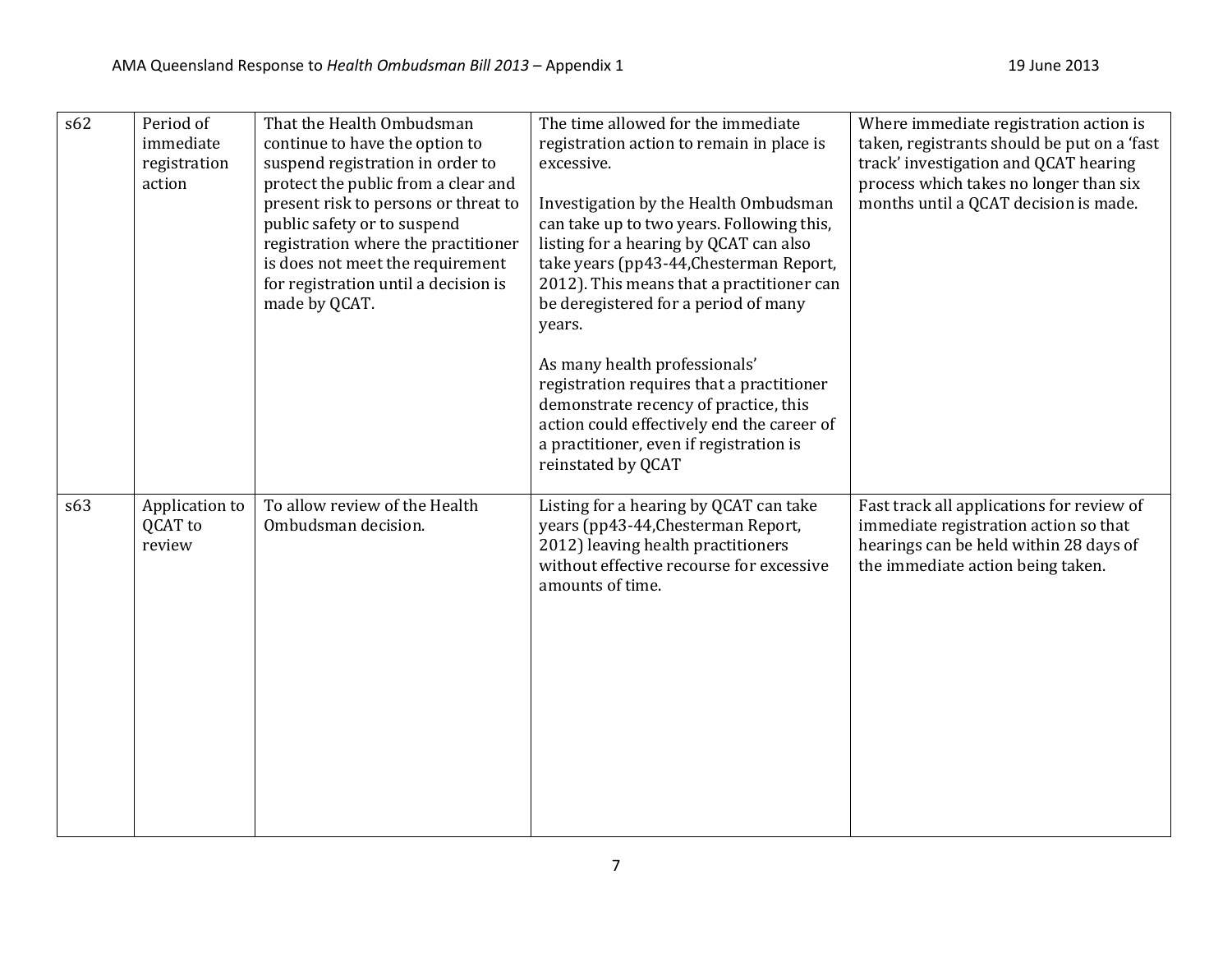| Part 8 | Investigations                                 |                                                                                                                                                                                                                                                                                                                                                                                                                                                                                                                                                                                                                                                                                                            |                                                                                                                                                                                                                                                                                                                                                                |                                                                                                                                                                                                                              |
|--------|------------------------------------------------|------------------------------------------------------------------------------------------------------------------------------------------------------------------------------------------------------------------------------------------------------------------------------------------------------------------------------------------------------------------------------------------------------------------------------------------------------------------------------------------------------------------------------------------------------------------------------------------------------------------------------------------------------------------------------------------------------------|----------------------------------------------------------------------------------------------------------------------------------------------------------------------------------------------------------------------------------------------------------------------------------------------------------------------------------------------------------------|------------------------------------------------------------------------------------------------------------------------------------------------------------------------------------------------------------------------------|
| s81    | Minister may<br>direct<br>investigation        | To assist the Minister to ensure<br>that ministerial responsibility of<br>protection of the public is met.                                                                                                                                                                                                                                                                                                                                                                                                                                                                                                                                                                                                 | Notwithstanding s28, which requires the<br>Health Ombudsman to act<br>'independently, impartially and in the<br>public interest', the fact that the Health<br>Ombudsman is subject to the direction of<br>the Minister to conduct an investigation,<br>creates the impression that the Health<br>Ombudsman may be subject to the<br>influence of the Minister. | Amend the Bill so that directions to<br>investigate or conduct an inquiry must<br>come from a joint parliamentary<br>committee.                                                                                              |
| s87    | To whom<br>investigation<br>report is<br>given | To assist the Minister to ensure<br>that ministerial responsibility of<br>protection of the public is met by<br>overseeing processes and<br>investigation outcomes.<br>AMA Queensland notes that<br>matters referred to the director of<br>proceedings will not be made<br>public. However we continue to<br>seek cogent reasons for allowing<br>the Health Ombudsman to make a<br>copy of other reports public,<br>including the names of health<br>service providers, before a matter<br>has been resolved by the relevant<br>health practitioner board or<br>independently verified.<br>AMA Queensland continues to be<br>concerned about the provision of<br>information to the Minister and<br>staff. | Providing information publically about<br>an investigation, or to the Minister or<br>Parliamentary Committee before the<br>matter has been assessed and<br>adjudicated in QCAT breaches the<br>principles of natural justice.<br>Confidentiality must be maintained until<br>the matter has been assessed by QCAT or<br>the health professional board.         | Amend the Bill to:<br>- ensure that confidentiality is<br>maintained until all proceedings are<br>finalised;<br>- ensure that the Minister specifies the<br>purpose for which the report will be<br>used when requesting it. |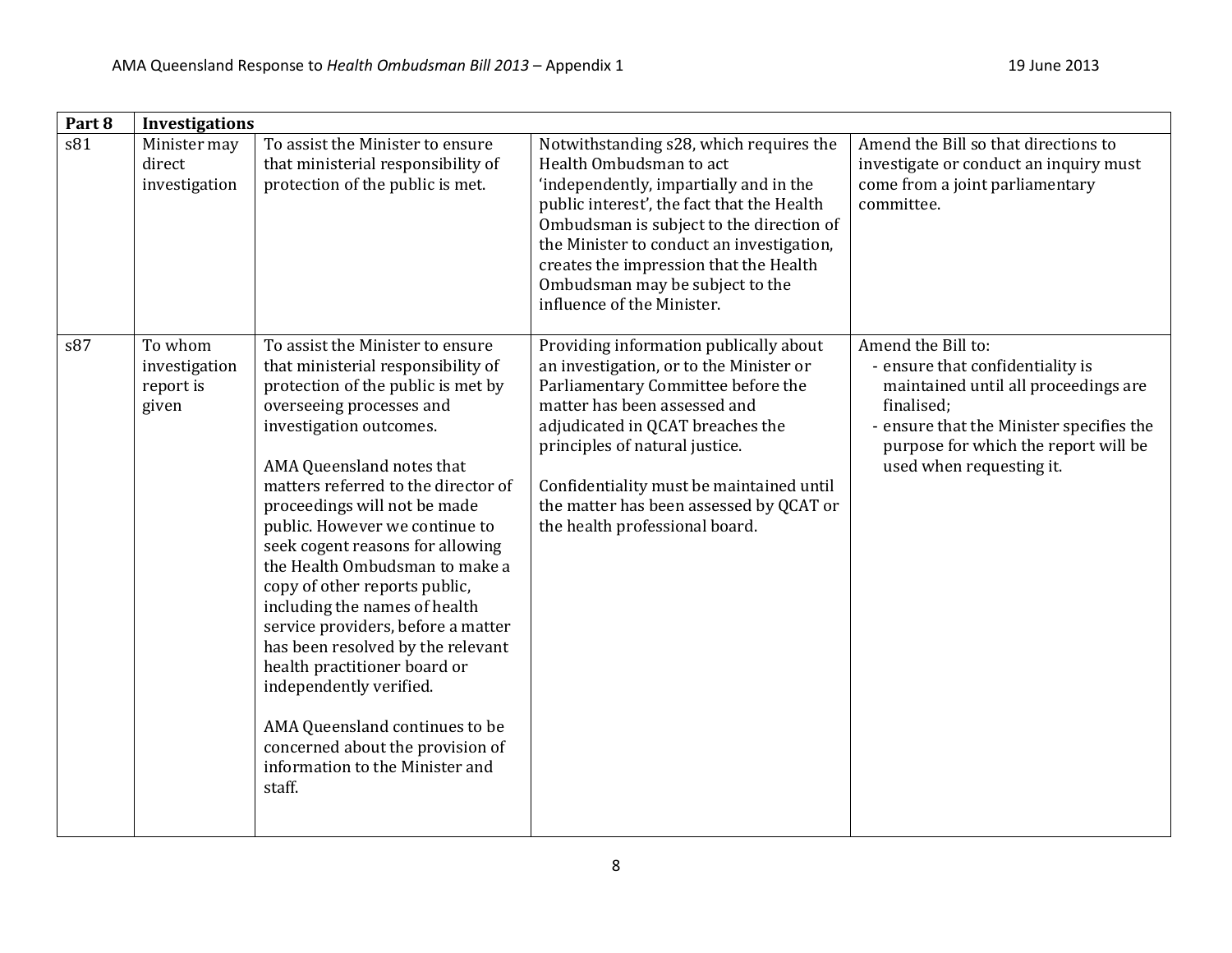| Part 10             | <b>QCAT</b>                                                                                                           |                                                                                                                                                                                                                                                                                                                                                        |                                                                                                                                                                                                                                                                                                                                                                                                                                                                                                                                                        |                                                                                                                                                                                                                                                                                                                                                                       |
|---------------------|-----------------------------------------------------------------------------------------------------------------------|--------------------------------------------------------------------------------------------------------------------------------------------------------------------------------------------------------------------------------------------------------------------------------------------------------------------------------------------------------|--------------------------------------------------------------------------------------------------------------------------------------------------------------------------------------------------------------------------------------------------------------------------------------------------------------------------------------------------------------------------------------------------------------------------------------------------------------------------------------------------------------------------------------------------------|-----------------------------------------------------------------------------------------------------------------------------------------------------------------------------------------------------------------------------------------------------------------------------------------------------------------------------------------------------------------------|
| ss101-<br>105       | Director of<br>Proceedings                                                                                            | To establish a Director of<br>Proceedings as a separate role<br>within the office of the Health<br>Ombudsman who must assess<br>whether matters are suitable to be<br>referred to QCAT or another action.<br>The Director of Proceedings role<br>aims to provide an independent<br>assessment of the investigation<br>and independent decision-making. | AMA Queensland notes that the<br>equivalent position in NSW must consult<br>with the appropriate professional council<br>before determining whether or not a<br>complaint should be prosecuted before a<br>disciplinary body (s90B Health Care<br>Complaints Act 1993 NSW).<br>The NSW Director of Proceedings also<br>has legislated independence from the<br>direction and control of the<br>Commissioner, in relation to dealing with<br>any complaint (s90D).<br>AMA Queensland notes that these<br>safeguards are missing from the draft<br>Bill. | Amend the Bill to:<br>- ensure that the Director of<br>Proceedings must consult with the<br>health professional board or other<br>health professional panel consisting<br>of experts in the relevant health field<br>before making a decision;<br>- make explicit the independence of the<br>Director of Proceedings' in relation to<br>the decision-making function. |
| Part 11             | Conciliation                                                                                                          |                                                                                                                                                                                                                                                                                                                                                        |                                                                                                                                                                                                                                                                                                                                                                                                                                                                                                                                                        |                                                                                                                                                                                                                                                                                                                                                                       |
| s141<br>and<br>s149 | Conciliator to<br>notify the<br>health<br>ombudsman<br>of public<br>interest<br>issues;<br>Conciliation<br>privileged | To encourage local resolution of<br>complaints where appropriate.                                                                                                                                                                                                                                                                                      | These two sections appear to be<br>contradictory. s149 states that material<br>released during the conciliation process<br>is confidential. However s141 requires<br>the conciliator to notify the Health<br>Ombudsman of certain matters.<br>s 141 will discourage clinicians from<br>entering into conciliation - increasing<br>costs to the system and time taken to<br>resolve disputes.                                                                                                                                                           | Clarify the law in this area to better<br>define when a referral must be made to<br>the Health Ombudsman - noting that<br>s141 may work contrary to the stated<br>policy outcome of increased local<br>resolution.                                                                                                                                                    |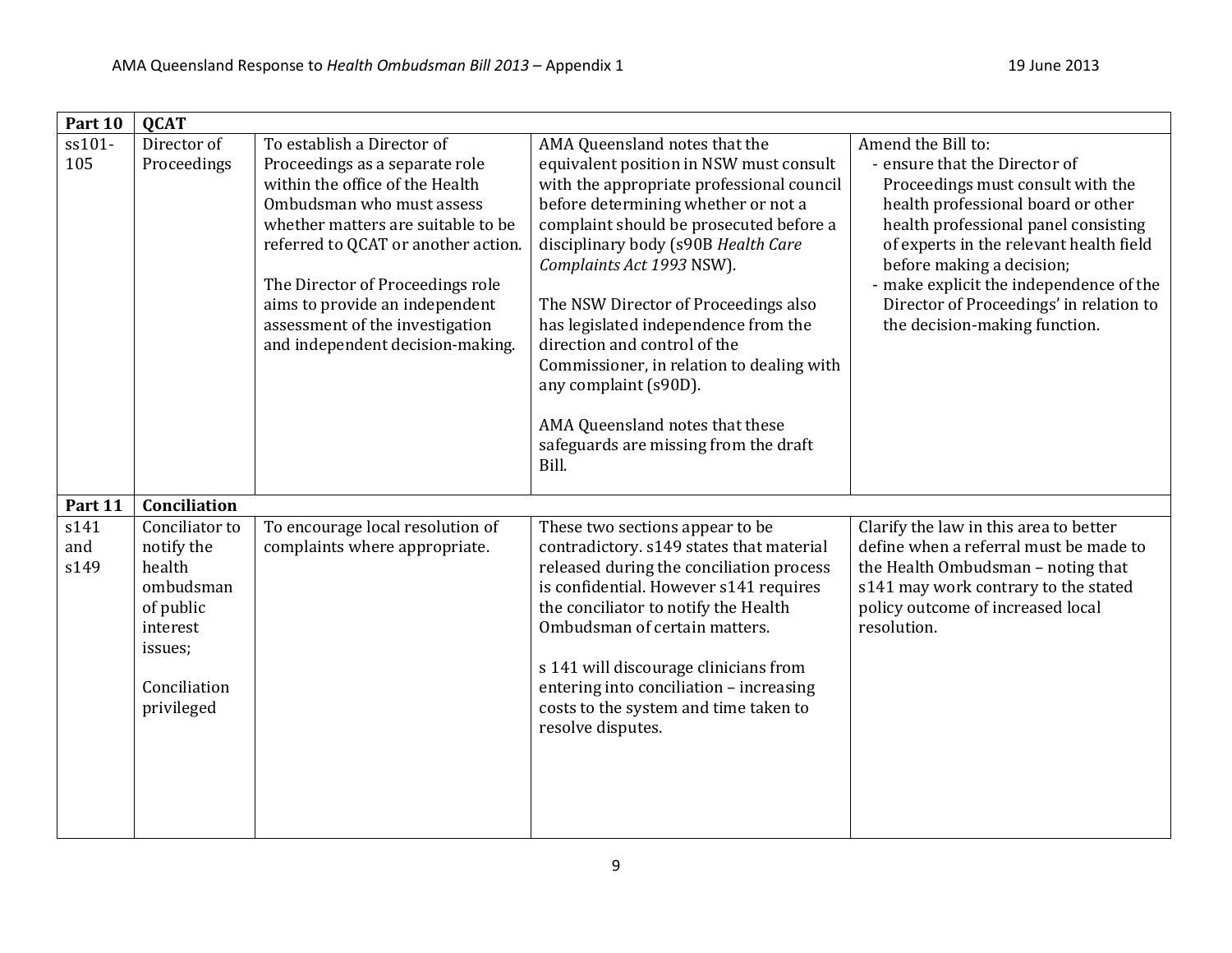| Part 12 | <b>Inquiries</b>                                                                 |                                                                                                                                                                                                                                                                                 |                                                                                                                                                                                                                                                                                                                                                                                                                                                                                                                             |                                                                                                                                                                                                                                                                           |
|---------|----------------------------------------------------------------------------------|---------------------------------------------------------------------------------------------------------------------------------------------------------------------------------------------------------------------------------------------------------------------------------|-----------------------------------------------------------------------------------------------------------------------------------------------------------------------------------------------------------------------------------------------------------------------------------------------------------------------------------------------------------------------------------------------------------------------------------------------------------------------------------------------------------------------------|---------------------------------------------------------------------------------------------------------------------------------------------------------------------------------------------------------------------------------------------------------------------------|
| s152    | Minister may<br>direct health<br>ombudsman<br>to conduct<br>inquiry              | To assist the Minister to ensure<br>that ministerial responsibility of<br>protection of the public is met.                                                                                                                                                                      | Notwithstanding s28, which requires the<br>Health Ombudsman to act<br>'independently, impartially and in the<br>public interest', the fact that the Health<br>Ombudsman is subject to the direction of<br>the Minister to conduct an inquiry,<br>creates the impression that the Health<br>Ombudsman may be subject to the<br>influence of the Minister.                                                                                                                                                                    | Amend the Bill so that directions to<br>investigate or conduct an inquiry must<br>come from a joint parliamentary<br>committee.                                                                                                                                           |
| Part 13 | Minister's role                                                                  |                                                                                                                                                                                                                                                                                 |                                                                                                                                                                                                                                                                                                                                                                                                                                                                                                                             |                                                                                                                                                                                                                                                                           |
| s171    | Minister may<br>request<br>information<br>or reports<br>from health<br>ombudsman | That the Minister is able to be<br>informed of all occasions where it<br>is identified that a serious matter<br>may arise in relation to a health<br>practitioner to assist the Minister<br>to ensure that ministerial<br>responsibility of protection of the<br>public is met. | That staff in Ministerial offices may not<br>be bound by the same rules of<br>confidentiality as other authorised staff<br>in the complaints process.                                                                                                                                                                                                                                                                                                                                                                       | Amend the Ministerial and Other Office<br>Holder Staff Act 2010 to specifically apply<br>Bill as follows:<br>For the Health Ombudsman Act 2013, a<br>staff member is taken to be an officer of<br>the Health Ombudsman.                                                   |
| Part 16 |                                                                                  | Appointment of health ombudsman and related matters                                                                                                                                                                                                                             |                                                                                                                                                                                                                                                                                                                                                                                                                                                                                                                             |                                                                                                                                                                                                                                                                           |
| s245    | Appointment                                                                      | To establish that the Minister is<br>responsible for the appointment of<br>the health ombudsman.                                                                                                                                                                                | AMA Queensland notes that the NSW<br>Health Complaints Commissioner is also<br>appointed by the governor in council at<br>the request of the relevant Minister<br>(s78). However, the NSW legislation<br>allows for a veto by a joint parliamentary<br>committee. This reduces the appearance<br>of possible bias in the appointment of the<br>Commissioner.<br>AMA Queensland would argue for a<br>similar safeguard to ensure that there is<br>no appearance of bias in the choice of<br>appointment to Health Ombudsman. | Amend the Bill to ensure the<br>parliamentary committee has a veto<br>power over the appointment of the<br>Health Ombudsman, or, to ensure the<br>Health Ombudsman is appointed by the<br>Governor in Council on the<br>recommendation of the parliamentary<br>committee. |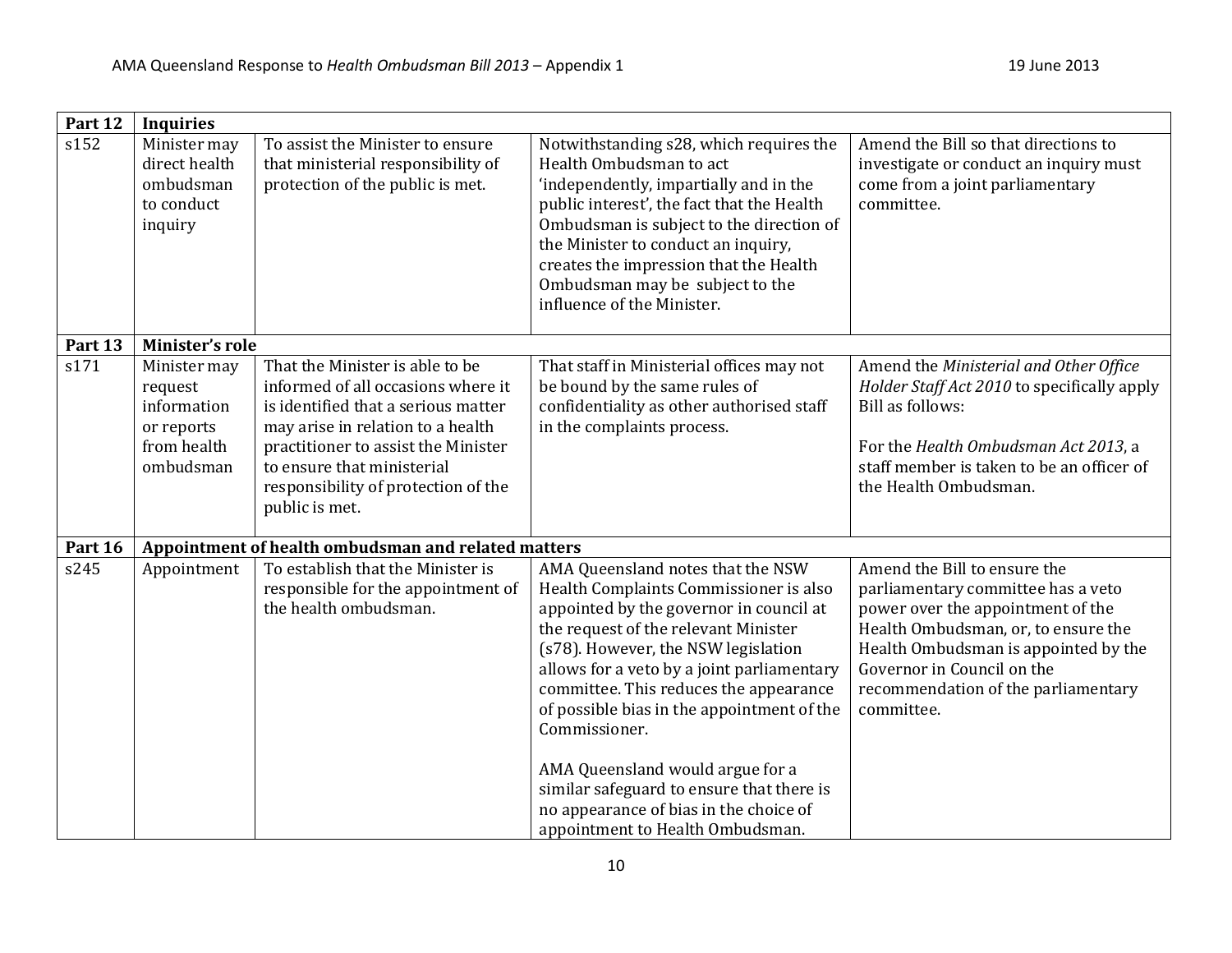| s250    | Removal from<br>office | To establish certain and<br>predictable criteria whereby the<br>Health Ombudsman can be<br>removed from office                                                                            | AMA Queensland observes that the<br>Health Ombudsman can be removed<br>from office if the Minister is satisfied that<br>the Health Ombudsman 'has become<br>incapable of performing the health<br>ombudsman's functions; or, has<br>neglected the health ombudsman's duties<br>or performed the health ombudsman's<br>functions incompetently'.<br>AMA Queensland notes that these criteria<br>may be open to interpretation and their<br>flexibility may impact on the ability of<br>the Health Ombudsman to act<br>independently.<br>Independence, and the appearance of<br>independence, is essential if health<br>practitioners are to maintain faith in the<br>health complaints system and continue<br>to participate in it in good faith. | Amend the Bill to provide some more<br>specific criteria for the removal of the<br>Health Ombudsman.<br>Expand the role of the Parliamentary<br>Committee to include power to veto<br>Health Ombudsman removal of office by<br>the Minister. |
|---------|------------------------|-------------------------------------------------------------------------------------------------------------------------------------------------------------------------------------------|--------------------------------------------------------------------------------------------------------------------------------------------------------------------------------------------------------------------------------------------------------------------------------------------------------------------------------------------------------------------------------------------------------------------------------------------------------------------------------------------------------------------------------------------------------------------------------------------------------------------------------------------------------------------------------------------------------------------------------------------------|----------------------------------------------------------------------------------------------------------------------------------------------------------------------------------------------------------------------------------------------|
| Part 18 |                        | Disclosure of information and related matters                                                                                                                                             |                                                                                                                                                                                                                                                                                                                                                                                                                                                                                                                                                                                                                                                                                                                                                  |                                                                                                                                                                                                                                              |
| s272(6) | Confidentiality        | To uphold the rights of individuals<br>involved in the complaints process,<br>to engender trust and confidence<br>in the system, and give effect to the<br>principles of natural justice. | That staff in Ministerial offices may not<br>be bound by the same rules of<br>confidentiality as other authorised staff<br>in the complaints process.                                                                                                                                                                                                                                                                                                                                                                                                                                                                                                                                                                                            | Amend the Ministerial and Other Office<br>Holder Staff Act 2010 to specifically apply<br>Bill as follows:<br>For the Health Ombudsman Act 2013, a                                                                                            |
|         |                        |                                                                                                                                                                                           | This section also allows the Health<br>Ombudsman to release confidential<br>information to bodies like the<br>Queensland Police Service without<br>adequately defining the circumstances in<br>which information should be released.                                                                                                                                                                                                                                                                                                                                                                                                                                                                                                             | staff member is taken to be an officer of<br>the Health Ombudsman.<br>Define the circumstances under which<br>information should be released to the<br>QPS. Without sufficient oversight this<br>provision will be open to abuse.            |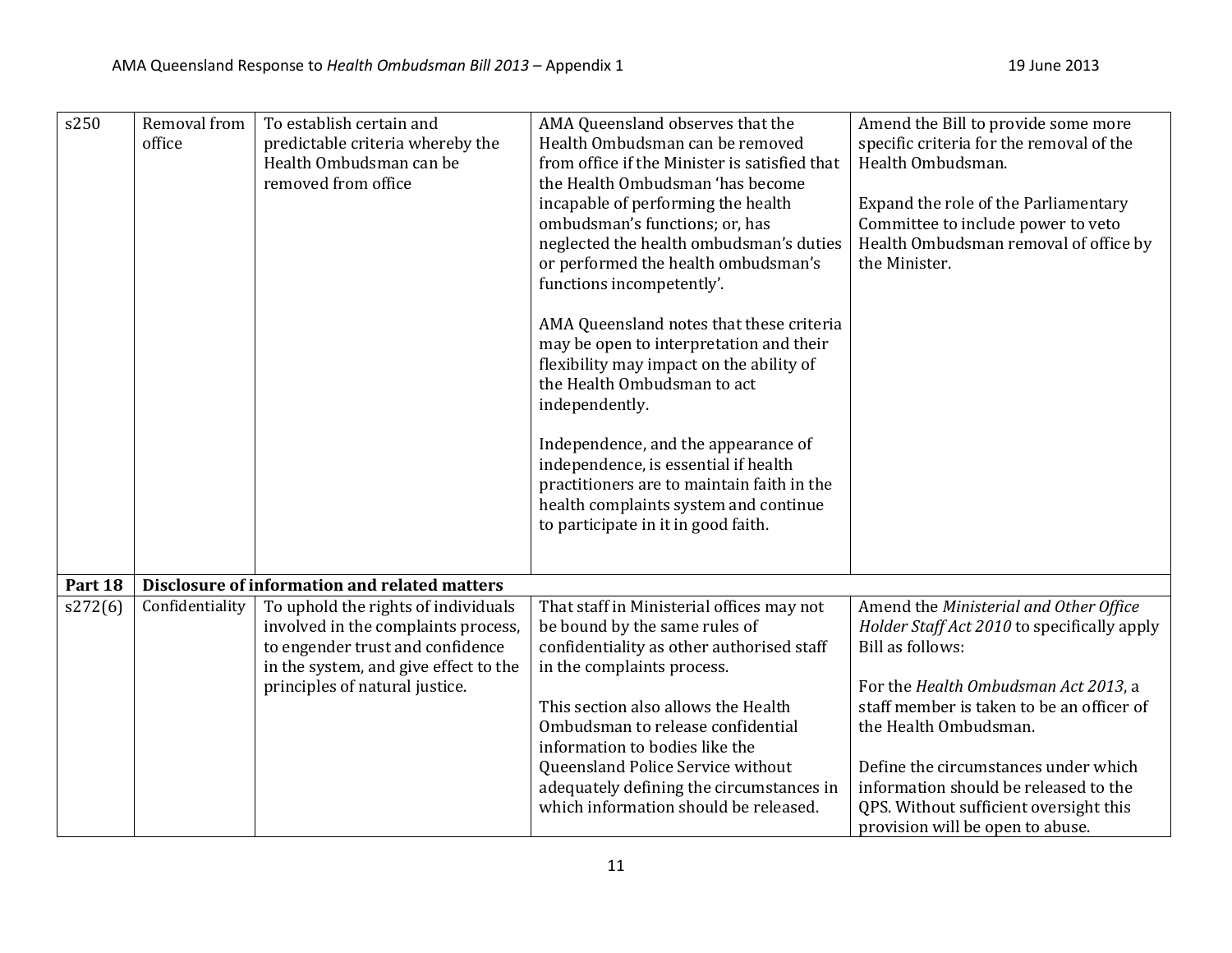| s273                | Publication of<br>information<br>about<br>immediate<br>action and<br><b>QCAT</b><br>decisions.                            | To allow information about Health<br>Ombudsman and QCAT decisions<br>to be available publically. These<br>decisions may be available<br>indefinitely.                                          | AMA Queensland is particularly<br>concerned regarding this issue, as<br>unilateral immediate registration action<br>decisions of the Health Ombudsman will<br>also be available. This breaches the<br>principles of natural justice as the<br>decision has not been reviewed by an<br>independent body.<br>AMA Queensland has concerns that<br>clinicians will suffer unfair reputational<br>damage if decisions are published and<br>remain available publically indefinitely. | Amend the Bill so that only decisions of<br>QCAT are published.<br>Amend the Bill so that decisions are<br>removed after a reasonable period of<br>time (AMA Queensland suggests three<br>years of practice, where no further<br>adverse finding has been made.) |
|---------------------|---------------------------------------------------------------------------------------------------------------------------|------------------------------------------------------------------------------------------------------------------------------------------------------------------------------------------------|---------------------------------------------------------------------------------------------------------------------------------------------------------------------------------------------------------------------------------------------------------------------------------------------------------------------------------------------------------------------------------------------------------------------------------------------------------------------------------|------------------------------------------------------------------------------------------------------------------------------------------------------------------------------------------------------------------------------------------------------------------|
| Part 19             |                                                                                                                           | Particular notices given by health ombudsman                                                                                                                                                   |                                                                                                                                                                                                                                                                                                                                                                                                                                                                                 |                                                                                                                                                                                                                                                                  |
| s279<br>and<br>s282 | Notice to<br>employers<br>about<br>particular<br>serious<br>matters;<br>Notice to<br>employers<br>about other<br>matters. | To alert employers, and other<br>relevant entities, about relevant<br>actions the Health Ombudsman is<br>taking or if the Health Ombudsman<br>has particular concerns about a<br>practitioner. | AMA Queensland strongly advocates that<br>the Health Ombudsman should not be<br>able to share information with employers<br>unless the complaint has been<br>substantiated in some way.<br>AMA Queensland also notes that s282<br>provides very wide powers to report.<br>AMA Queensland believes there should<br>be tighter criteria for reporting.                                                                                                                            | Amend s279 (2) include the Private<br>Health Licensing Unit as a source of<br>employment information.<br>Amend s282 to better define the<br>circumstances in which notice may be<br>given.                                                                       |
| s283                | Notice to<br>education<br>providers<br>about<br>particular<br>serious<br>matters<br>concerning<br>students;               | To alert education providers about<br>concerns that a student may have<br>an impairment.                                                                                                       | AMA Queensland strongly advocates that<br>the Health Ombudsman should not be<br>able to share information with educators<br>unless the complaint has been<br>substantiated in some way.                                                                                                                                                                                                                                                                                         | Amend s283 to specify under what<br>circumstances or at what time in the<br>process education providers are notified.                                                                                                                                            |